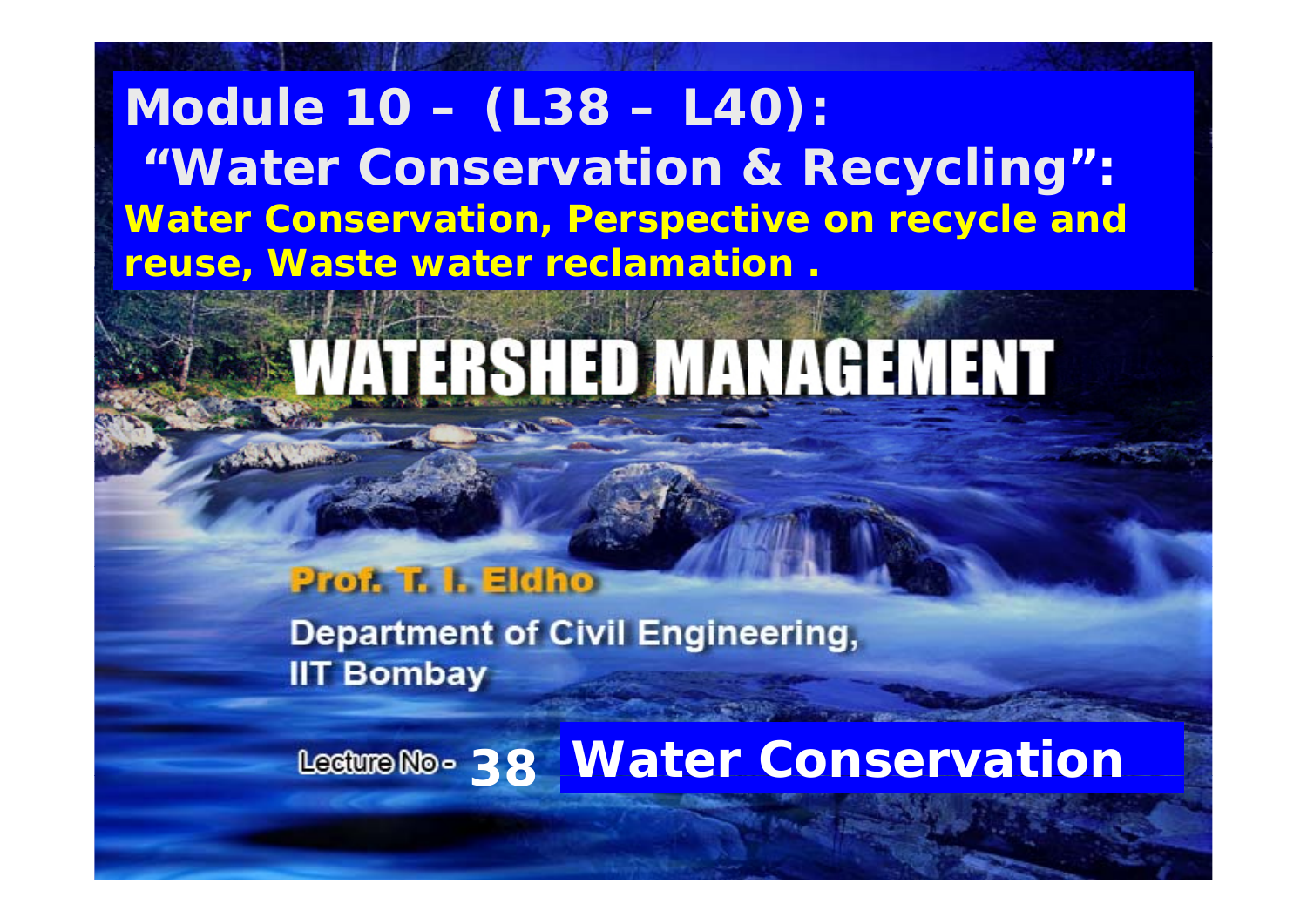#### **ATERSHED MANAGEMENT**

## L38– Water Conservation

#### **Topics Covered**

 Water conservation, social, industrial, domestic, commercial & agricultural conservations, efficient water use, action plan, Water User's Association, Water Audit

 $\blacksquare$ Keywords: Water conservation, efficient water use, water user's association, water audit



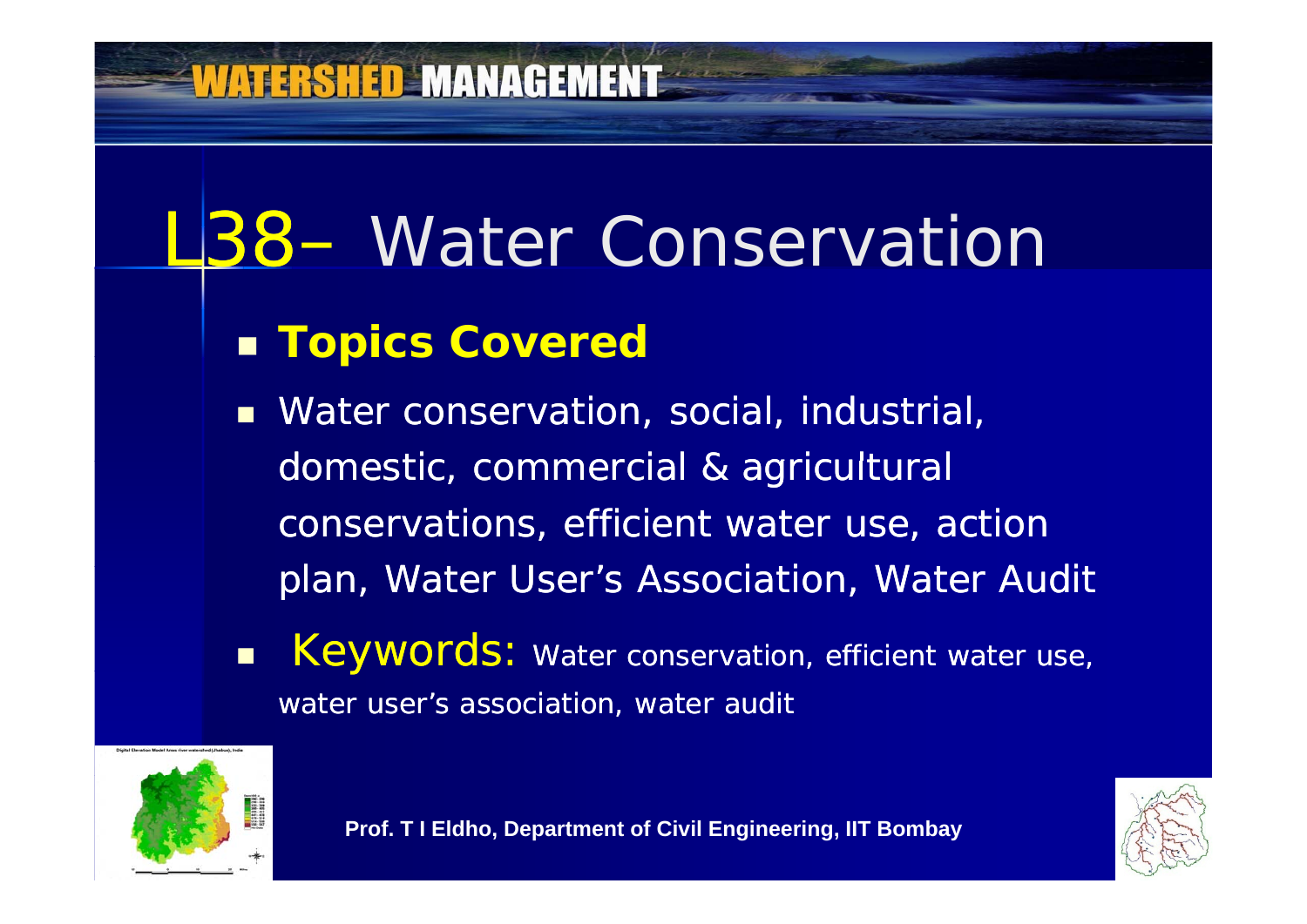#### Introduction – Water Conservation

- • Water conservation- putting the available water resources for the best beneficial use with all the technologies at our command.
- Water conservation- refers to reducing the usage of water & recycling of waste water for different purposes such as cleaning, manufacturing, & agricultural irrigation
- Water conservation: 1.Any beneficial reduction in water loss, use & preservation of water quality. 2.A reduction in water use accomplished by implementation of water conservation or water efficiency measures; 3.Improved water management practices that reduce or enhance the beneficial use of water.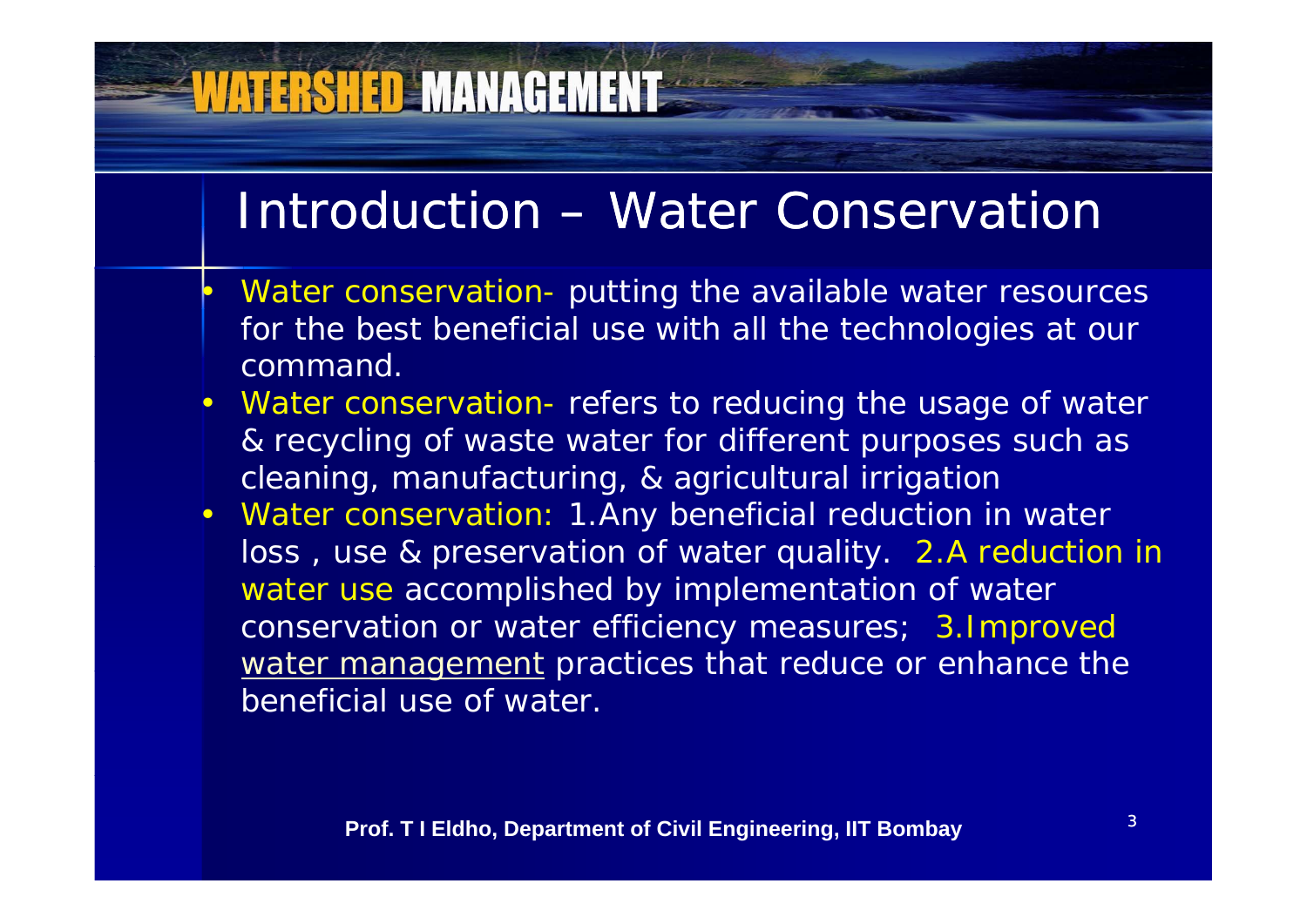#### Introduction- Water Conservation

- A water conservation measure is an action, behavioral change, device, technology, or improved design or process implemented to reduce water loss, waste, or use.
- $\blacksquare$  *Water efficiency* is a tool of water conservation that results in more efficient water use and thus reduces water demand.
- The value and cost-effectiveness of a water efficiency measure must be evaluated in relation to its effects on the use and cost of other natural resources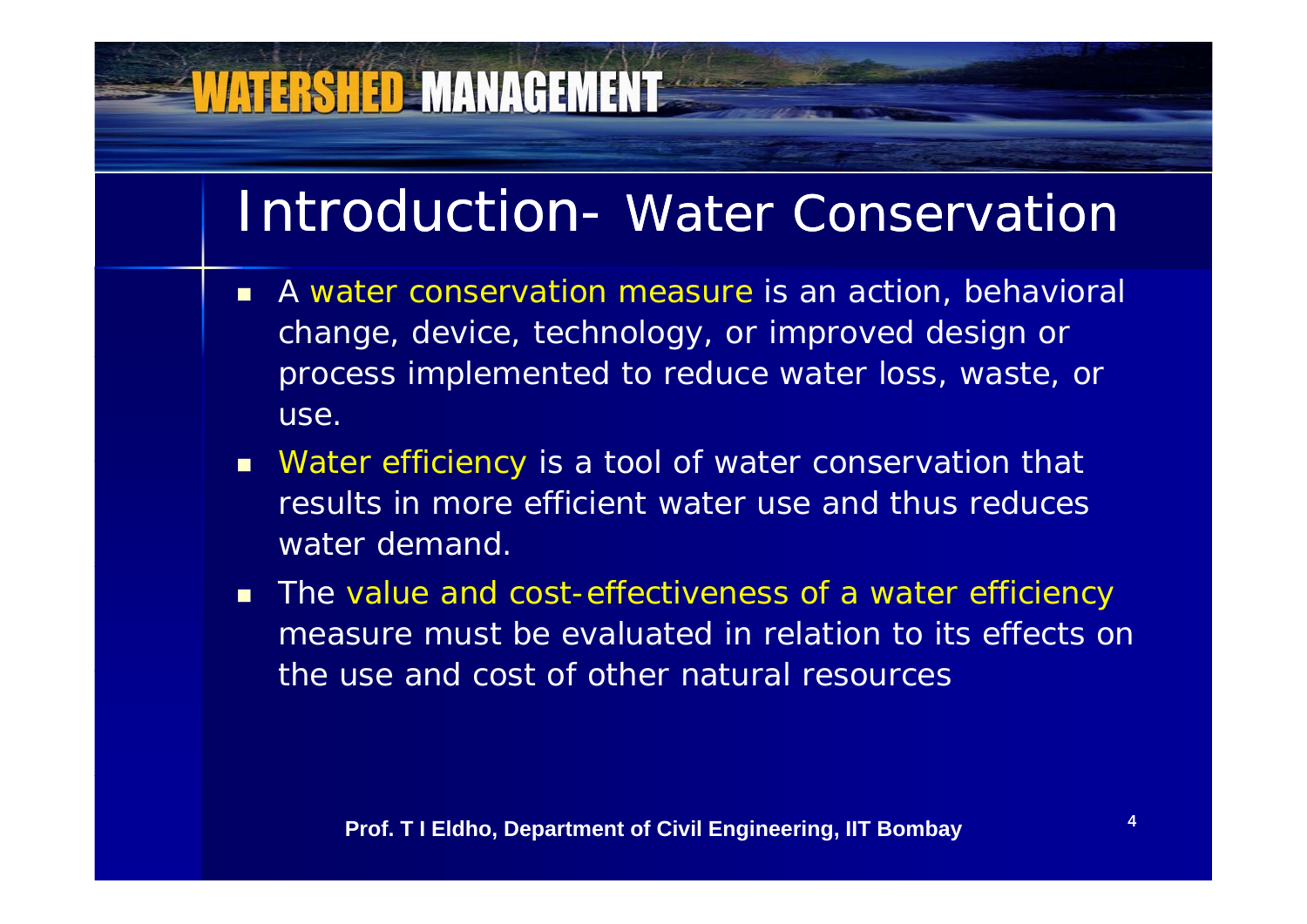#### Water Conservation - Necessity

**VATERSHED MANAGEMENT** 

- Π **Water conservation- to restore the fast deteriorating eco**system & to meet the inevitable emergency of shortage even for drinking & domestic water in the near future.
- **Nater conservation aims at matching demand & supply.**
- **Nater resources theoretically "renewable" through** hydrological cycle.
- **However, what is renewable is only the quantity, but** pollution, contamination, climate change, temporal & seasonal variations have affected the water quality & reduced the amount of 'usable water'.
- **Nater conservation practices especially in urban areas by** industries, municipal uses & domestic uses can reduce the demand as much as by one third, in addition to minimizing pollution of surface & groundwater resources.

**Prof. T I Eldho, Department of Civil Engineering, IIT Bombay**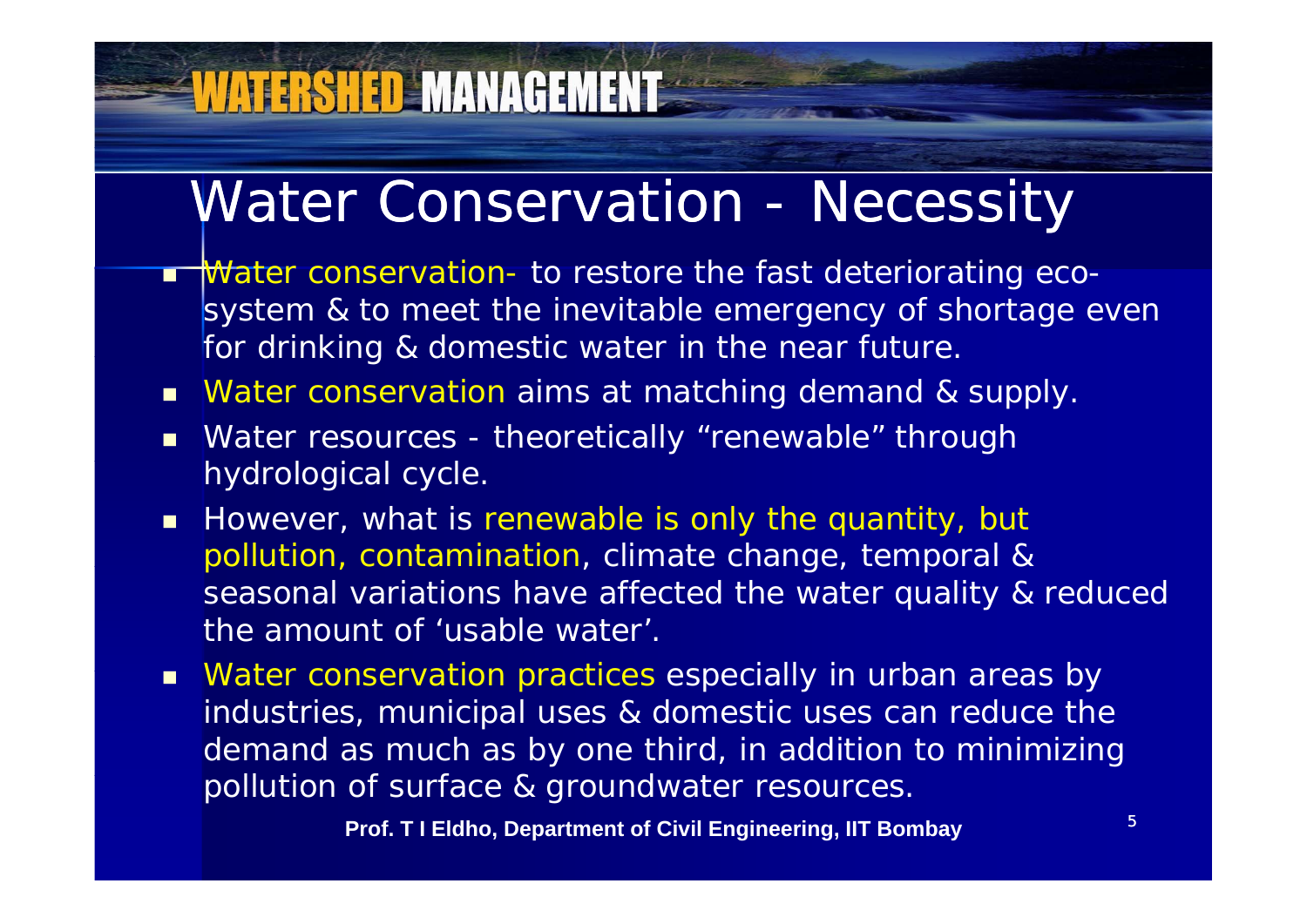## Water Conservation - Goals

- п Sustainability. To ensure availability for future generations, withdrawal of fresh water from an ecosystem should not exceed its natural replacement rate.
- Г Energy conservation. Water pumping, delivery, & wastewater treatment facilities consume a si gnificant amount of energy. About 15% of total electricity consumption is devoted to water management.
- **Habitat conservation**. Minimizing human water use helps to preserve fresh water habitats for local wildlife and migrating waterfowl, as well as reducing the need to build new dams and other water diversion infrastructures.
- Г Reduce water consumption per capita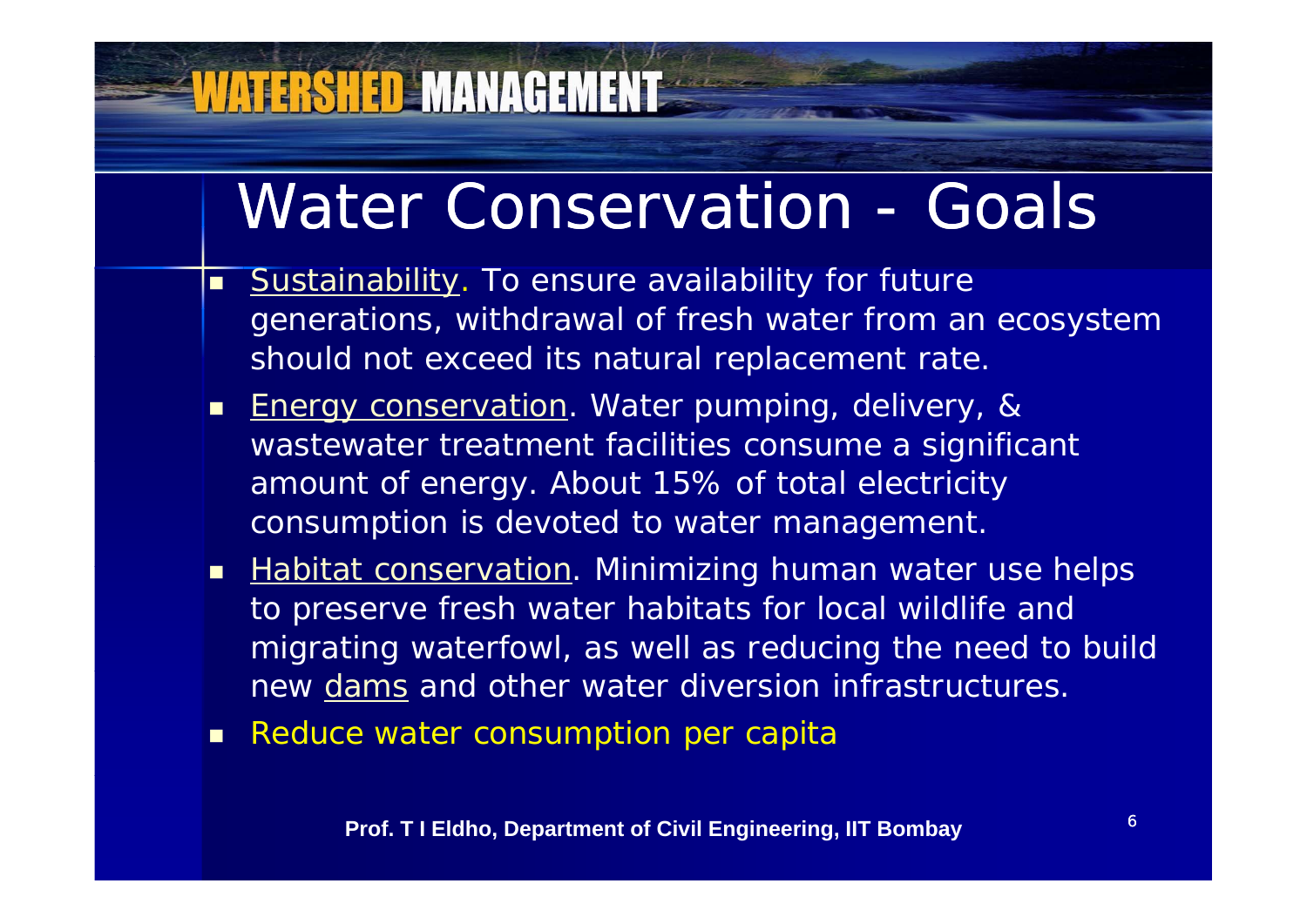#### Water Conservation – Social Aspects

- Г Water conservation programs- initiated at local level, by municipal water utilities or regional governments
- Strategies: public <u>outreach</u> campaigns, tiered water rates, restrictions on outdoor water use such as lawn watering & car washing
- Fundamental conservation goal is universal metering water metering increases the efficiency of the entire water system.
- **Pay more means less wastage of water- water** department would be able to monitor water usage by public, domestic and manufacturing services.
- Water conservation efforts be primarily directed at farmers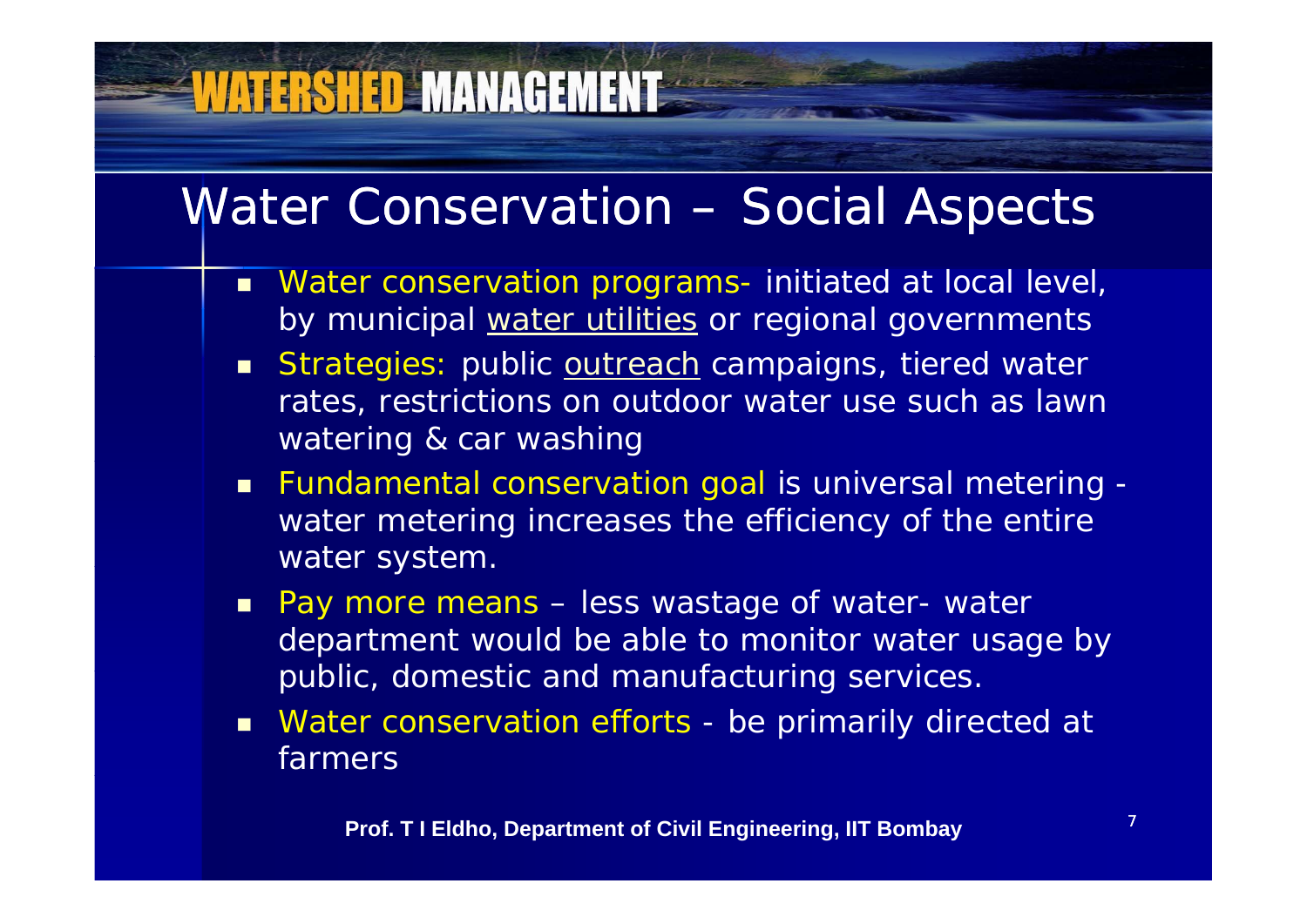#### Water Conservation – Domestic Aspects

■ Water saving for domestic purpose:

- **Low-flow shower heads**
- $\blacksquare$ **Low-flush toilets and composting toilets.**
- П Dual flush toilets -use up to 67% less water than conventional toilets.
- $\blacksquare$ Sea water or rain water can be used for flushing toilets.
- П Faucet aerators- which break water flow into fine droplets to maintain "wetting effectiveness" while using less water
- $\blacksquare$ **Nastewater reuse or recycling systems**
- п Rainwater harvesting
- П **EXEC** High-efficiency **clothes washers**
- $\blacksquare$ Weather-based irrigation controllers
- $\blacksquare$ using low flow taps in wash basins
- Π Automatic faucet is a water conservation faucet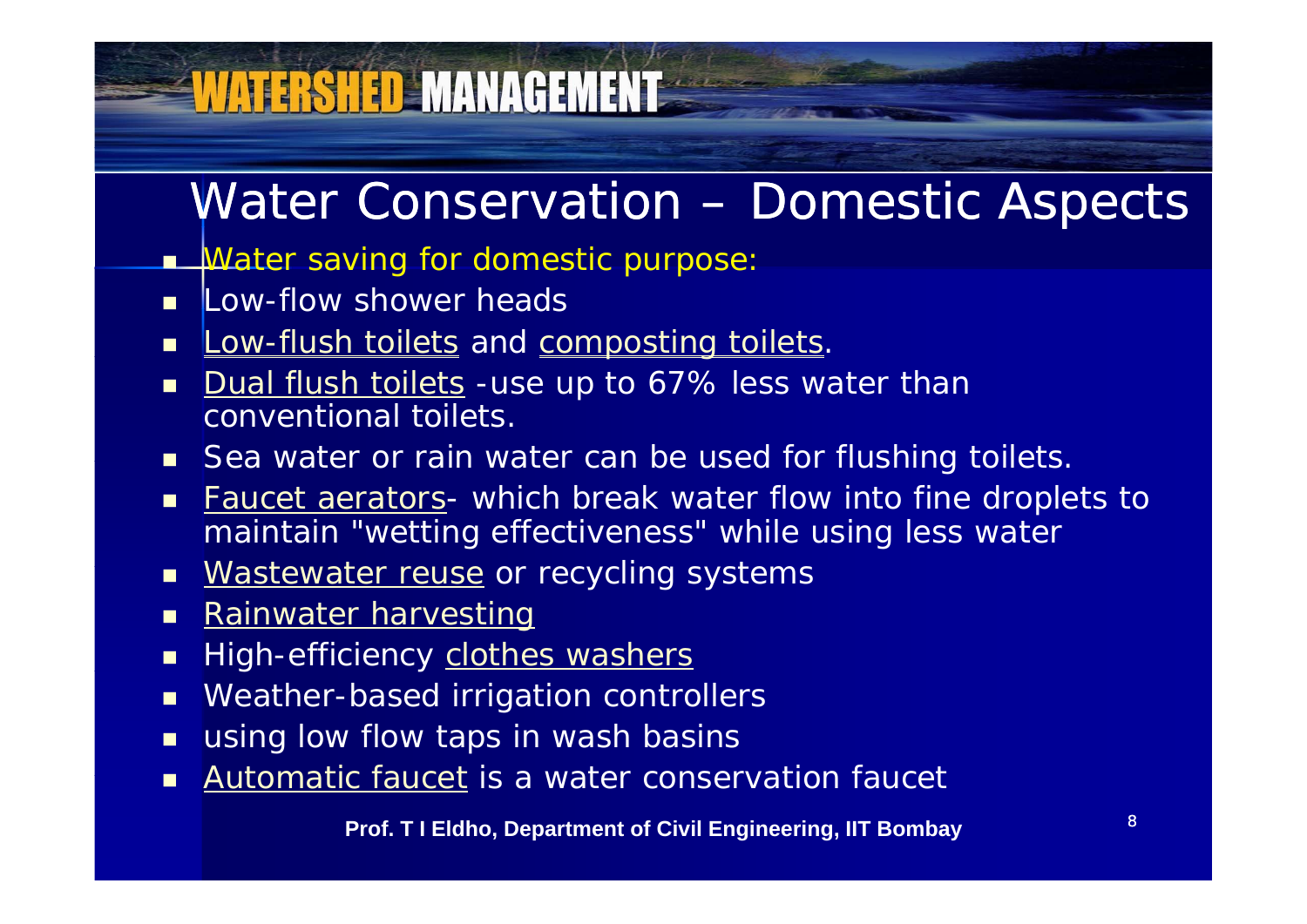## **WATERSHED MANAGEMENT**

#### Water Conservation - Commercial Aspects

- **Nater saving for commercial purpose:**
- **Naterless urinals**
- **Naterless car washes**
- **Infrared or foot-operated taps, which can save** water by using short bursts of water for rinsing in a kitchen or bathroom
- **Pressurized water brooms, which can be used** instead of a hose to clean sidewalks
- X-ray film processor re-circulation systems
- Г Cooling tower conductivity controllers
- $\blacksquare$ Water-saving steam sterilizers, for hospitals
- **Rain water harvesting.**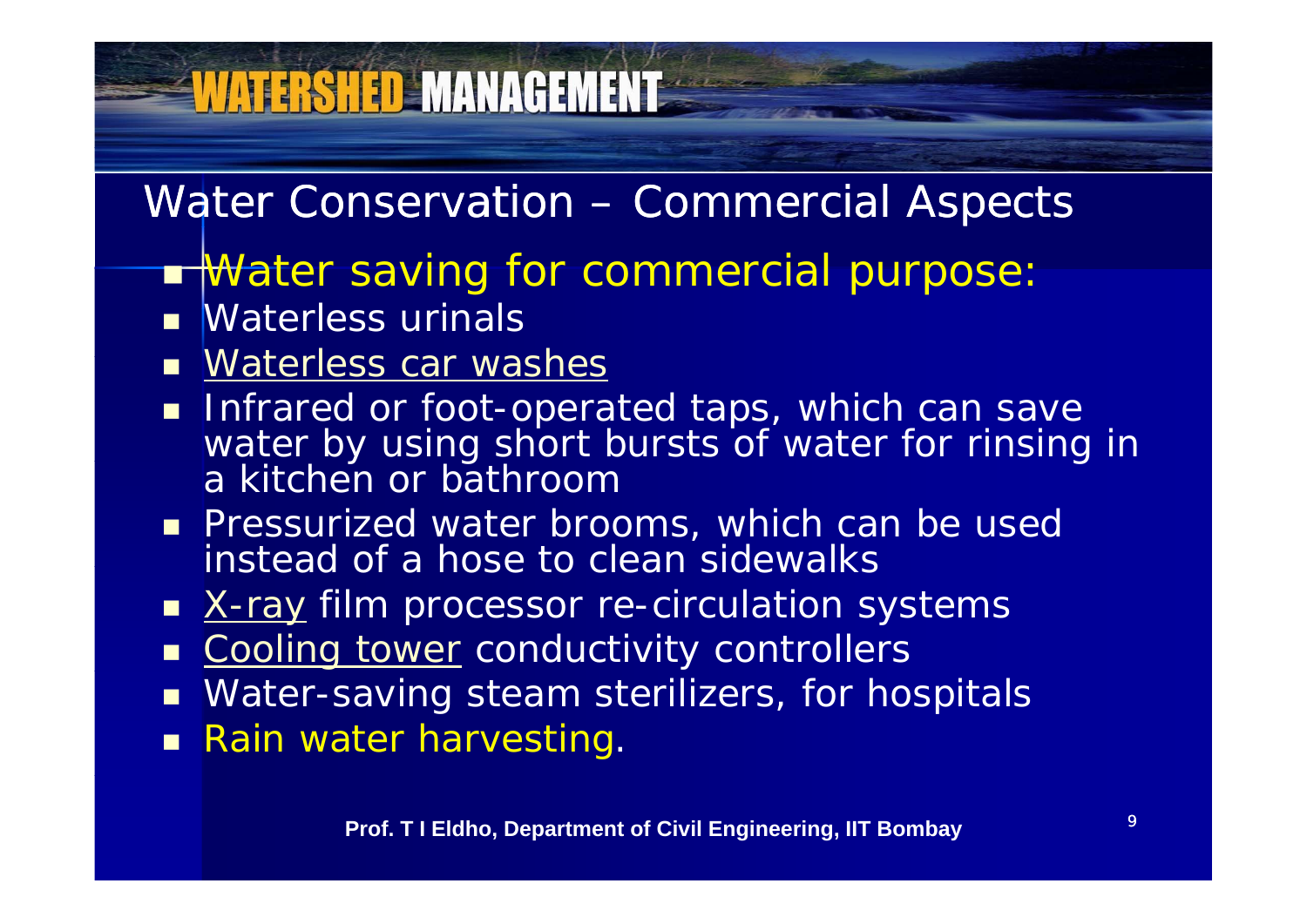## **VATERSHED MANAGEMENT**

#### Water Conservation – Agricultural Aspects

- <del>Wate</del>r saving for agricultural purpose:
- $\blacksquare$  For crop irrigation, optimal water efficiency means minimizing losses due to evaporation, runoff or subsurface drainage while maximizing production.
- **Increase efficiency for existing system**
- П Reduce the flooding type system – go for sprinkler/ drip type systems
- $\blacksquare$ Water efficient variety of crops
- $\blacksquare$ Land preparation for efficient water use
- П Use of soil moisture & rainfall sensors to optimize irrigation schedules
- $\blacksquare$  Large gains in efficiency are possible through measurement & more effective management of the existing irrigation system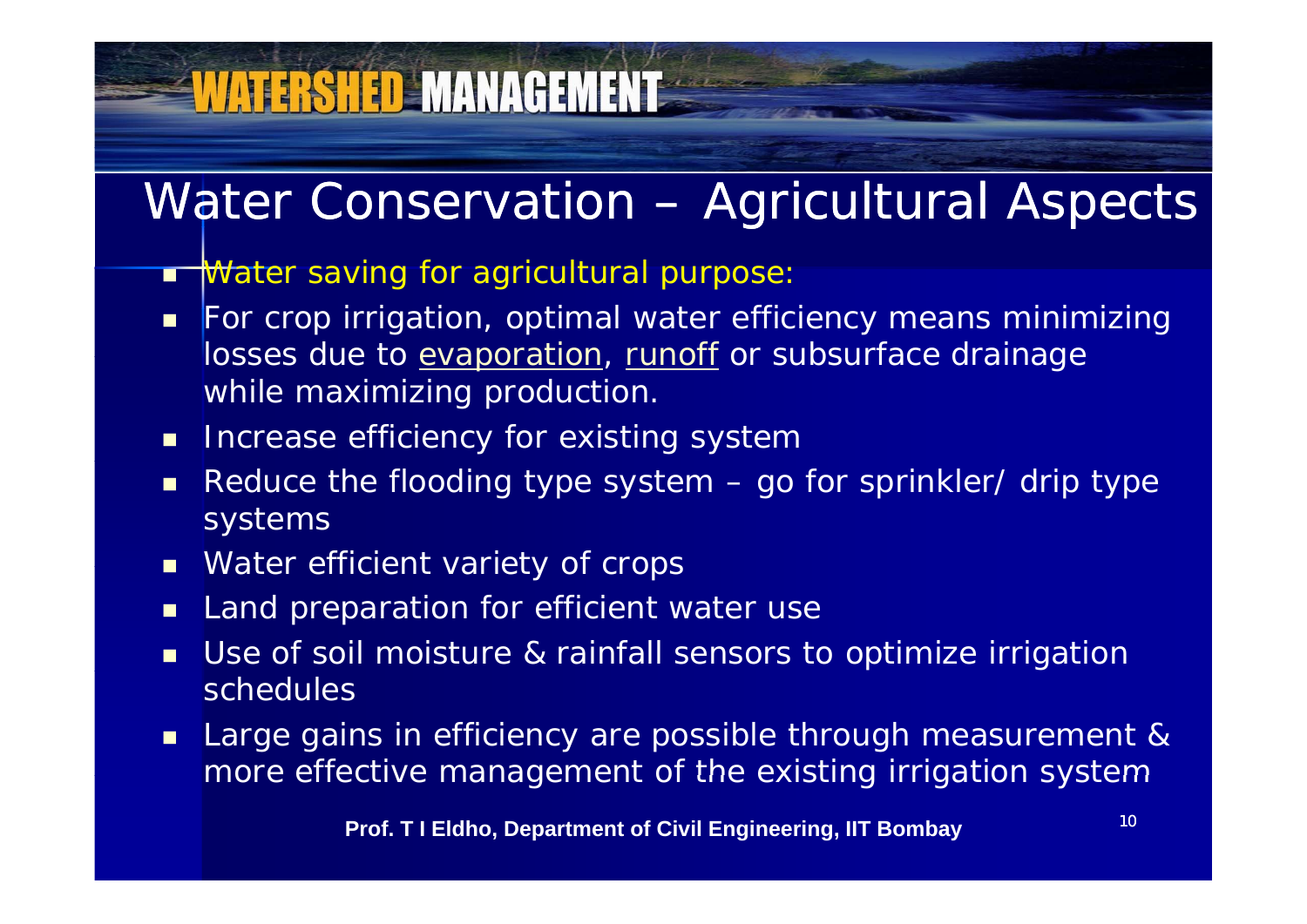#### Efficient Water Use

**WATERSHED MANAGEMENT** 

Efficient water use means

- Reducing the demand by improving personal habits
- Reducing wastes
- Creating an adequate rate schedule
- Deriving benefits from technical developments as well as from water management techniques,
- Coordinating the management of hydraulic resources with that of the land and economical and social aspects;
- Promoting norms and regulations  $-$  . FIGHTOHING TION ITS QITA TEGUIATIONS.

**Prof. T I Eldho, Department of Civil Engineering, IIT Bombay**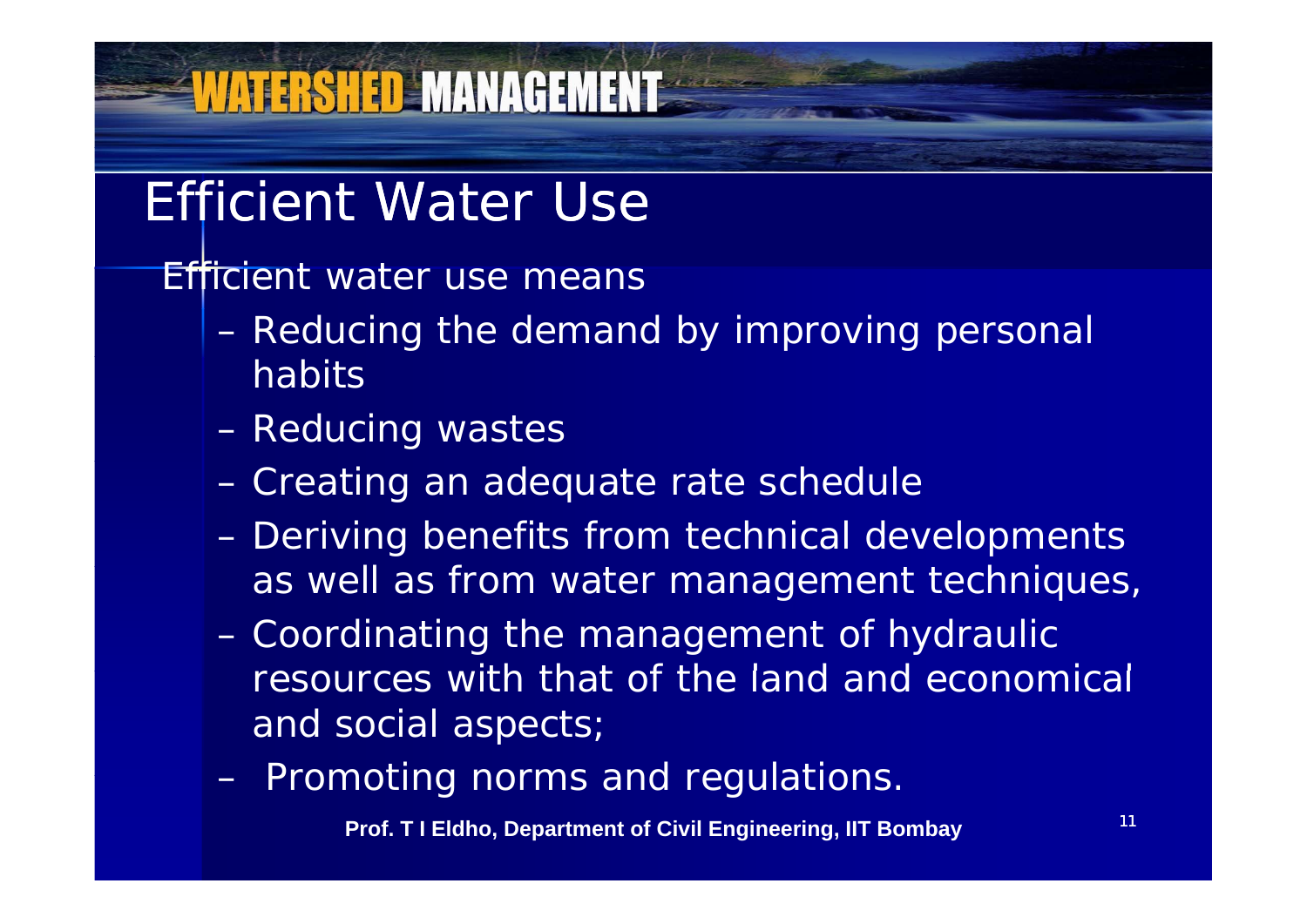## **WATERSHED MANAGEMENT**

#### Types of Efficiencies

- Absolute efficiency to use the least amount of water possible
- **Economic efficiency- to derive maximum** economical benefits
- Social efficiency- to fulfil the needs of the user community
- **Ecological efficiency** - to guarantee natural resources conservation
- **Institutional efficiency** - to qualify function of an institution regarding its water related tasks.

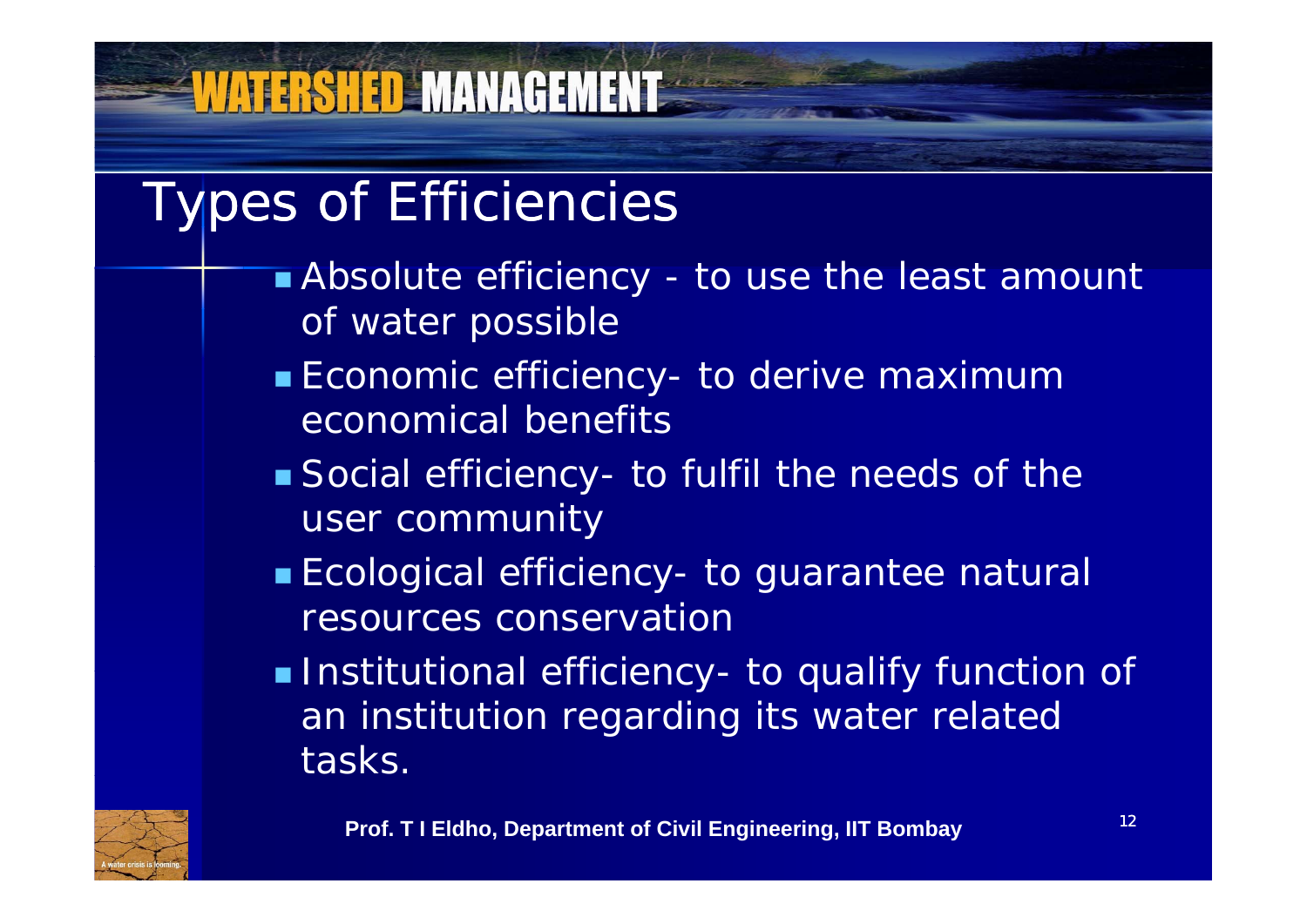#### **VATERSHED MANAGEMENT** Efficient Water Use in Industry The quality of water required depends on the Г Type of Industry Its use within the processes Industrial water use can be grouped into three main categories: – Heat transfer – Power generation and Use in industrial processes. **The main methods for water efficiency in Industry are:** Recycling

- Reuse
- $-$  Reduction in consumption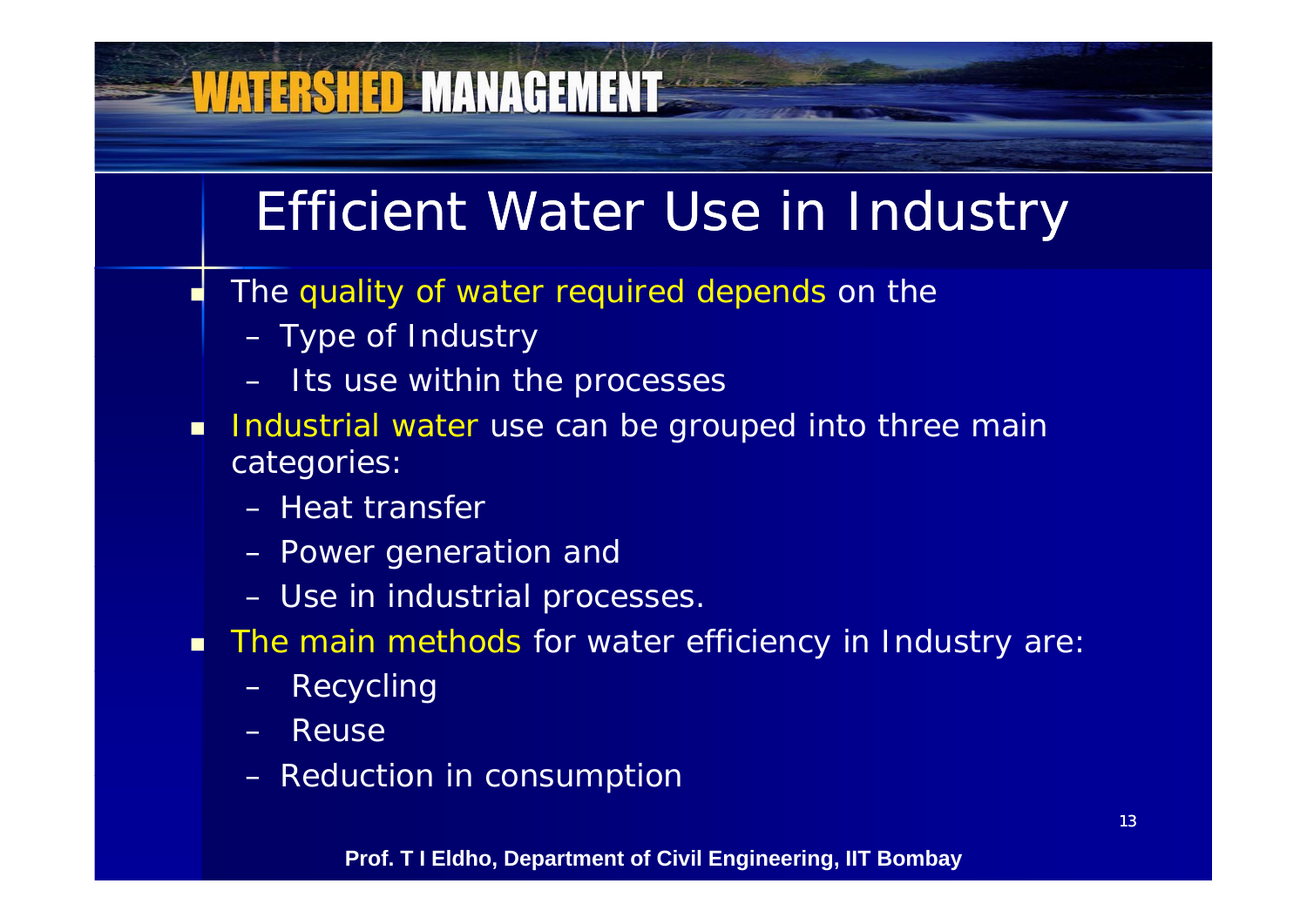#### Efficient Water Use in Industry

- Two basic activities are necessary in all three cases:
	- Г Measuring the amount and
	- Г Monitoring the quality of the water.
- Metering most basic activity for any efficient-use program in industrial sector & practiced to get the consumption rate.
- Recycling, reuse or reduction at each stage in the industrial process is absolutely essential.
	- Recycling to cool equipment that generates heat.
	- **Recycling is also used in washing processes.**
	- **In reuse system, outflow from one process** (treated or untreated), used in another requiring a different quality of water.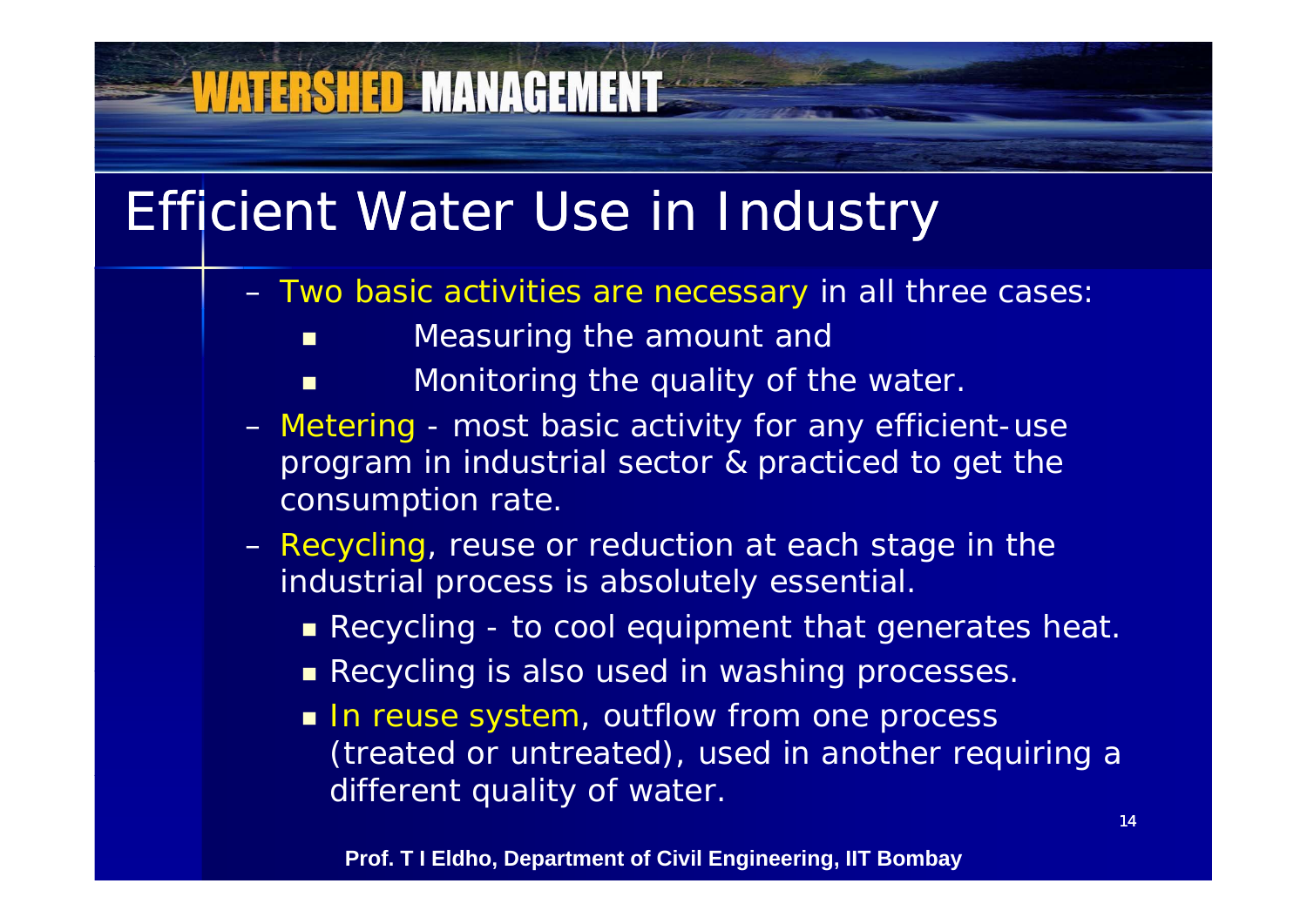#### Efficient Water Use in Industry

**VATERSHED MANAGEMENT=** 

•

- Optimize processes, improve operations or modify the equipment or the attitude of users.
- п **Reuse in Industry to meet water shortages:**
	- First, practise as much conservation of water as possible.
	- Second, recycle only that fraction of wastewater which is in a relatively good condition and can be recycled back with little or no treatment.
	- Thirdly, arrange more 'reuse' after some treatment to make the industry's own wastewater fit for reuse.
	- Finally, if still more reuse is needed, get external source of wastewater.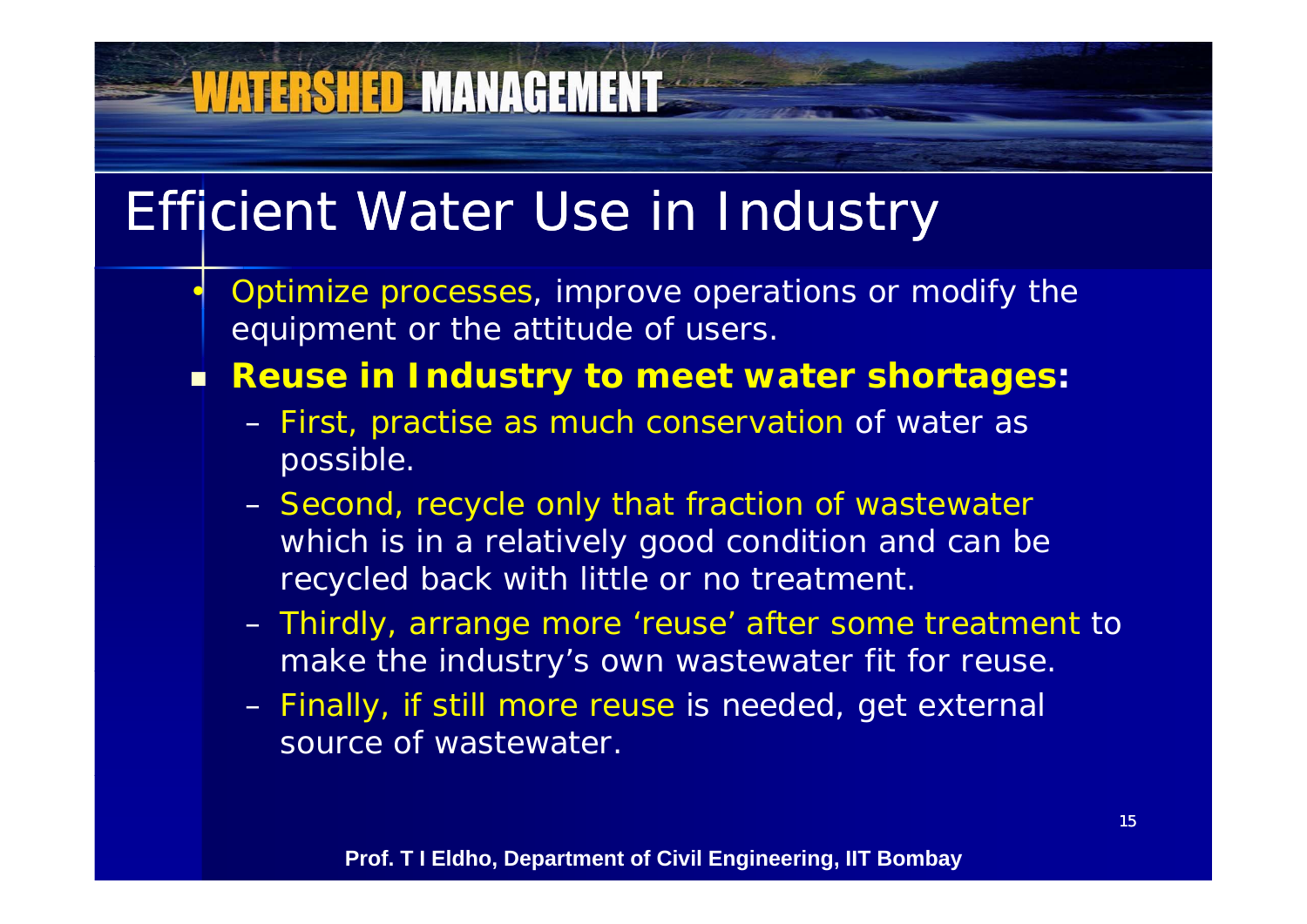## **VATERSHED MANAGEMENT**

#### Measures of Water Conservation in Industries

- **The Use of pressure reducing orifices- reduce the rate of flow**
- $\blacksquare$ Recycle of steam condensates back to the boiler.
- $\blacksquare$ **Adoption of counter-current washing where washing is done** in 3 or 4 successive compartments.
- $\blacksquare$  Use of closed-circuit cooling systems wherever feasible so that re-circulating waters are not lost in evaporation.
- $\blacksquare$ Adoption of 'dry' cleaning systems wherever possible.
- $\blacksquare$ Recycling of water used for conveying materials.
- $\blacksquare$ Adopt modern 'cleaner' technologies- use less water.
- $\blacksquare$  Separate drains carrying wastewaters from different processes- to make recycle / reuse more feasible, & less cost.
- $\blacksquare$ Create and reward awareness among workmen.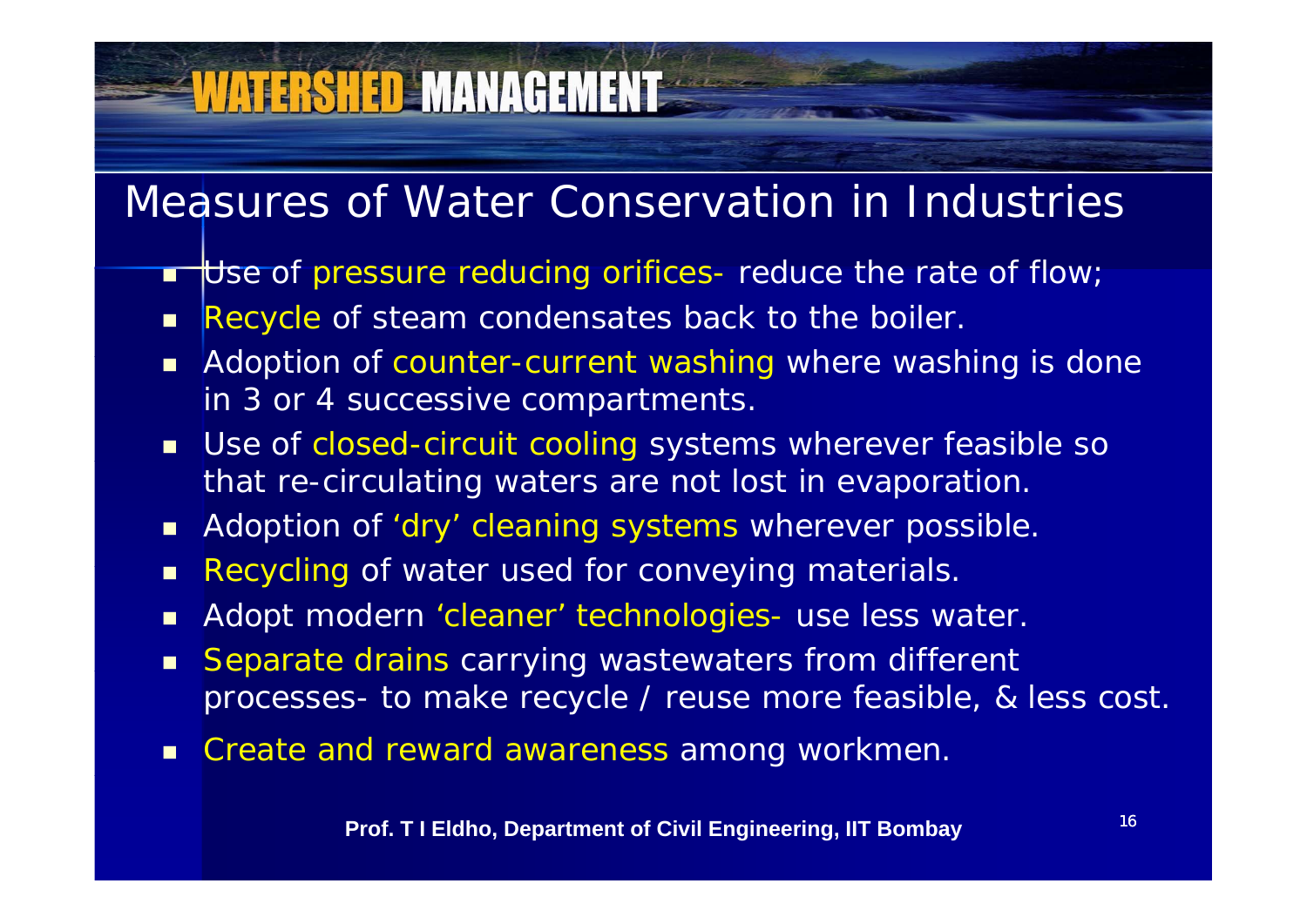#### **Action Plan for Water Conservation**

- Π **Conservation of surface water resources – create new** storages and renovate existing tanks and water bodies.
- **Example 20 Conservation of groundwater resources** – increase groundwater recharge and stop groundwater outflows by sub-surface dams, watershed management measures etc.
- Rainwater harvesting collection & storage of rainwater at the surface or in sub-surface aquifers, before it is lost as surface runoff.
- Protection of water quality from pollution is a vital aspect of water conservation.
- **An important component of water conservation involves** minimizing water losses, prevention of water wastage and increasing efficiency in water use.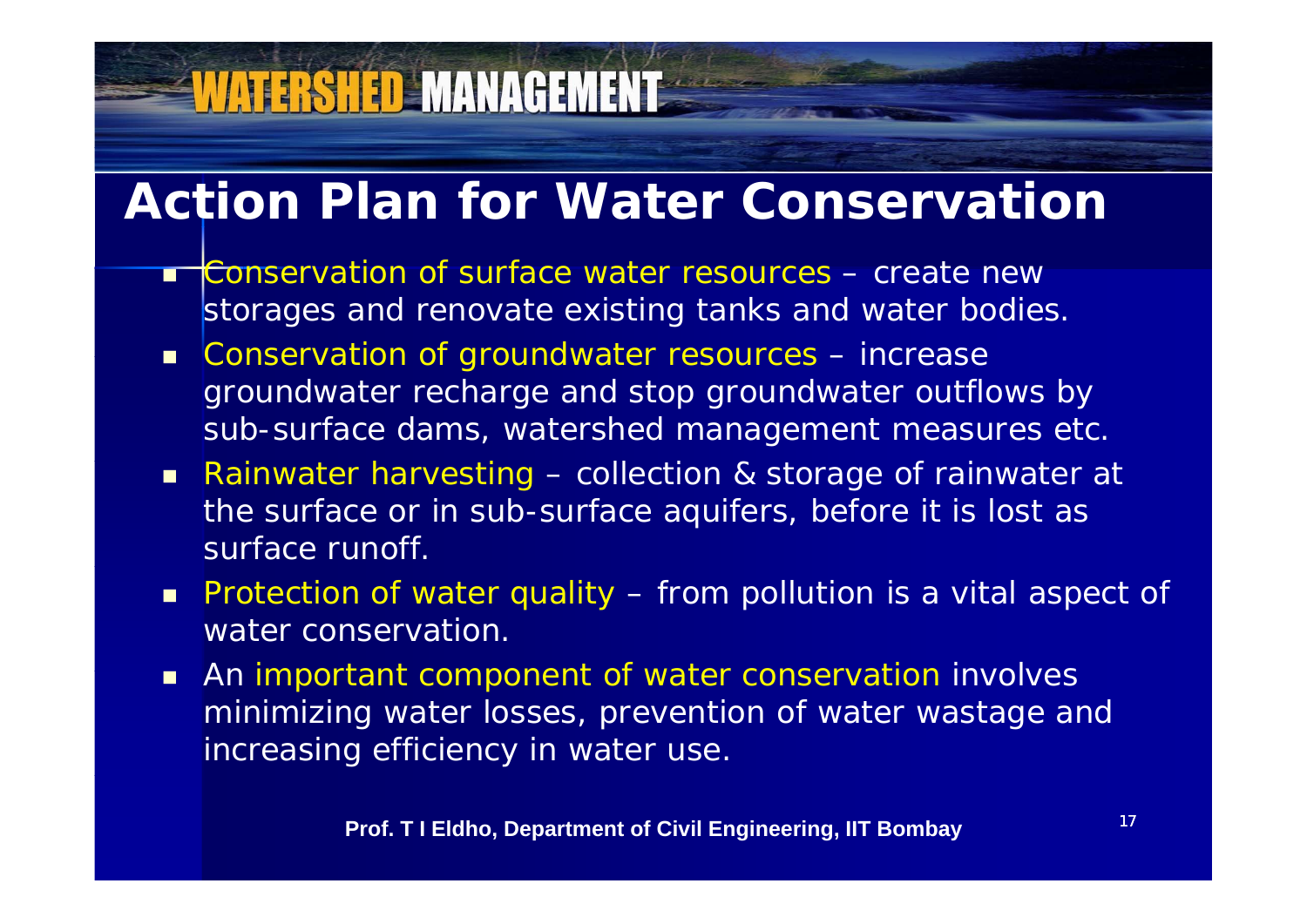#### **Action Plan for Irrigation Sector**

- **Performance improvement of irrigation system and water** utilization - proper and timely system maintenance;
	- $-$  rehabilitation and restoration of damaged / silted system;  $\overline{\phantom{a}}$
	- reduce seepage losses by lining;

**WATERSHED MANAGEMENT** 

- restoration / provision of appropriate control structures;
- renovation and modernization of existing irrigation systems;
- provision of adequate water measuring structure
- $\blacksquare$ ■ Conjunctive use of surface and groundwater –in the areas where there is threat of water logging.
- $\blacksquare$  Adopting efficient irrigation systems such as sprinkler and drip irrigation, wherever suitable.

**Prof. T I Eldho, Department of Civil Engineering, IIT Bombay**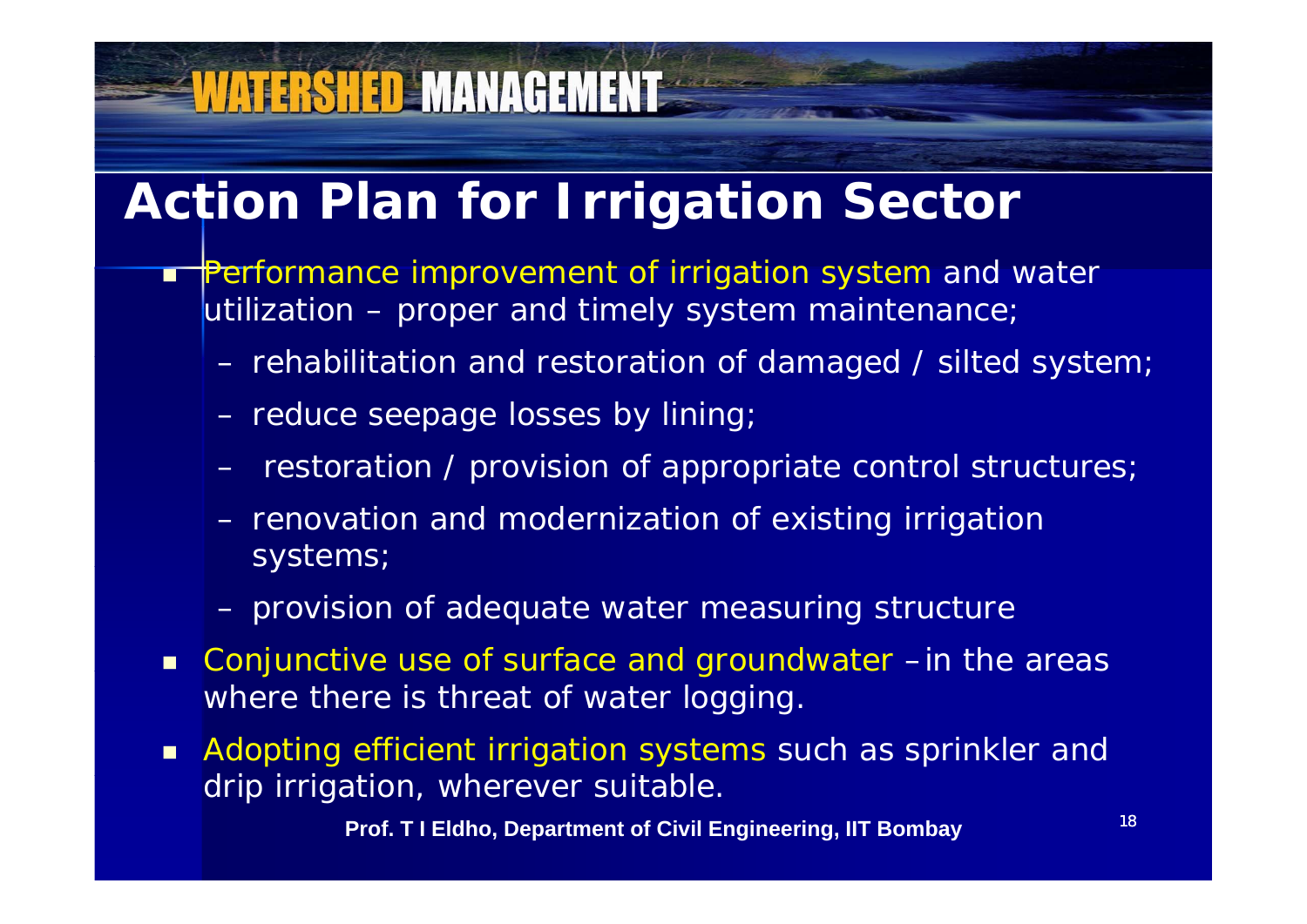# **WATERSHED MANAGEMENT**

#### **Action Plan for Irrigation Sector**

**Preparation of a realistic and scientific system operation plan**  based on availability of water and crop water requirement; minimize water logging and water loss.

#### **Scientific farming** –

- Revision of cropping pattern
- Training of farmers on excess water use
- Mixed cropping pattern
- Rotational cropping
- Rationalization of water rate to make the system selfsustainable
- $\blacksquare$  Formation of water user associations and transfer of management to them; promote multiple and efficient use of water.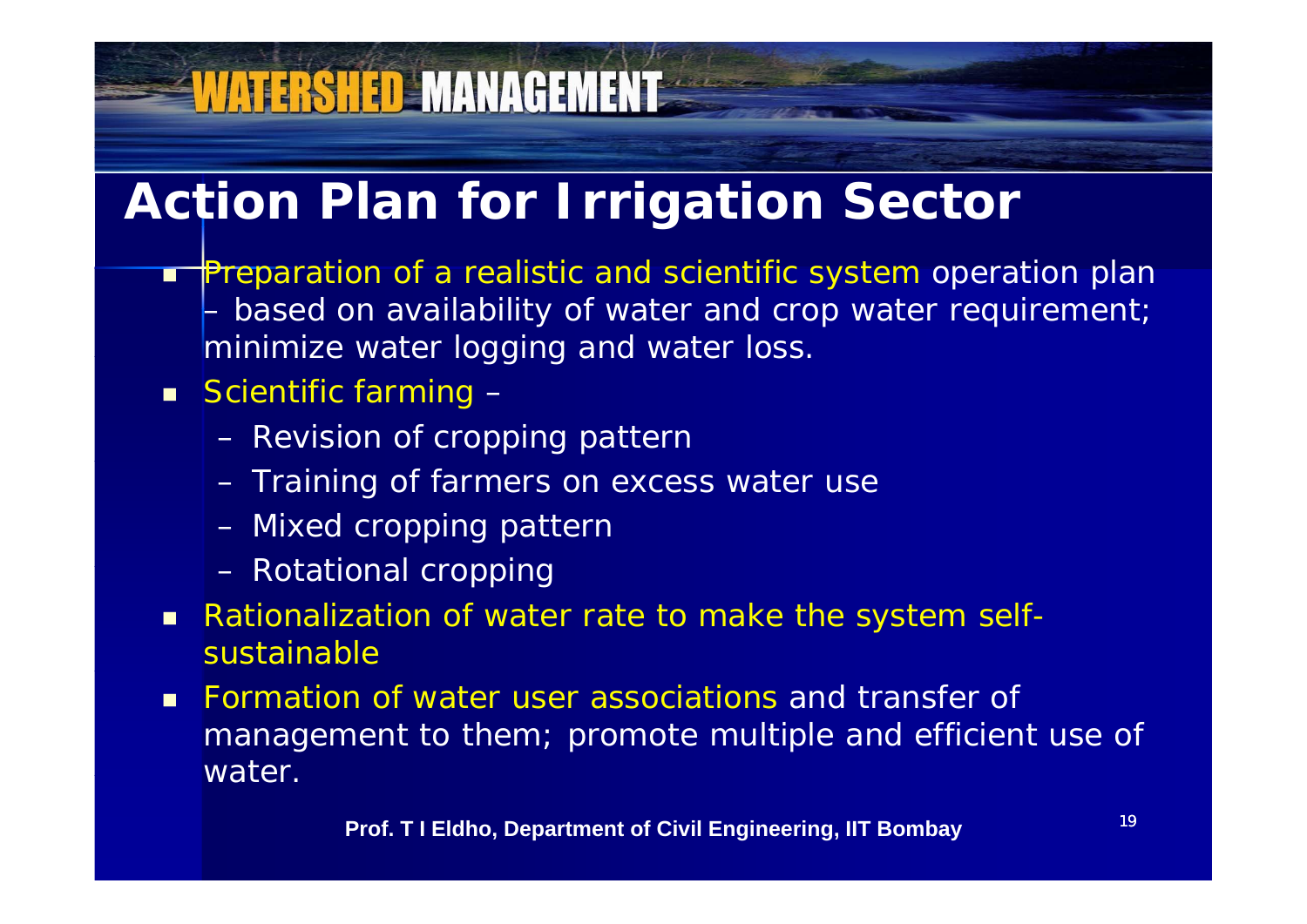## **Action Plan for Domestic Sector**

#### *Domestic and Municipal Sector*

- Measures towards reduction of conveyance losses;
	- **nanagement of supply through proper meter.**
- Intermittent domestic water supply to reduce wasteful usage.
- Realization of appropriate water charges for sustainable supply and reduce wastage.
- Creation of awareness to make attitudinal change.
- Modification in design of accessories such as flushing system, taps etc.
- Possibility of recycling and reuse.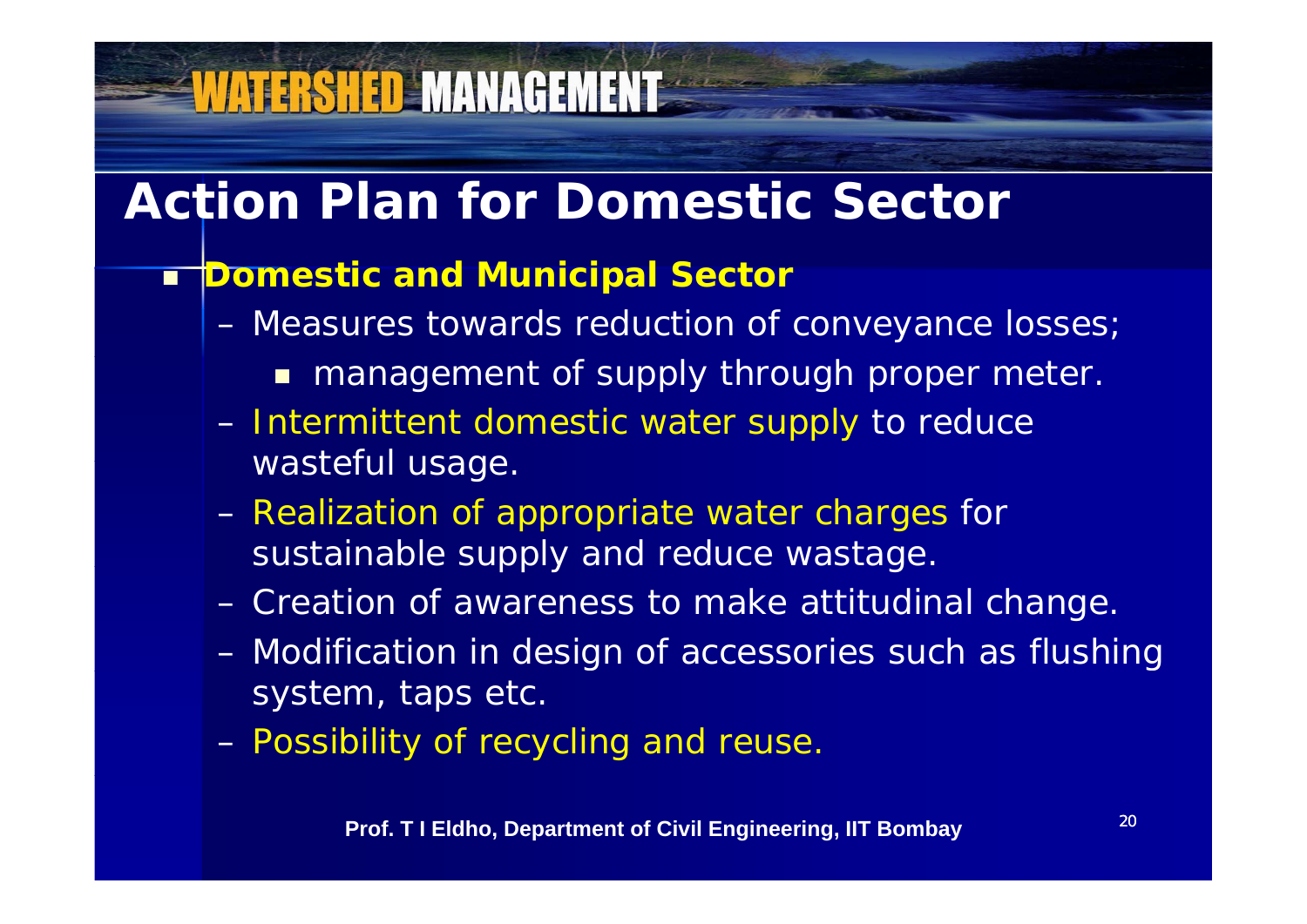## **VATERSHED MANAGEMENT**

#### **Action Plan for Industrial Sector**

- Modernising of industrial process to reduce water requirement.
- Setting-up of norms for water budgeting.
- Recycling water especially re-circulating cooling system.
- Proper processing of effluents by industrial units to adhere to the norms for disposal.
- Rational pricing of industrial water requirement to ensure consciousness / action for adopting water saving technologies.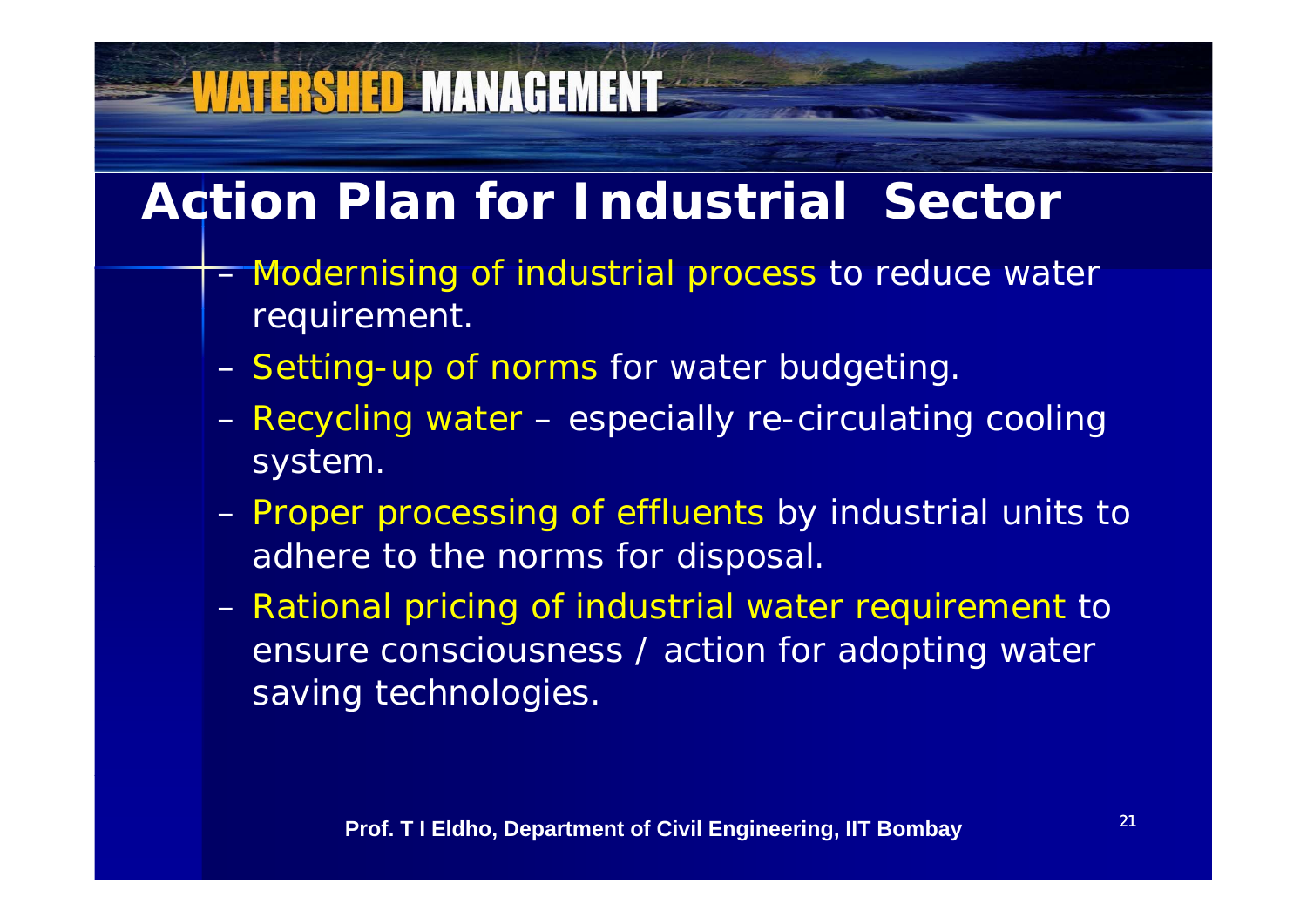## **WATERSHED MANAGEMENT**

#### **Water Conservation Possibilities**

#### П *Industrial Use:*

- Using fogging nozzle to cool product
- Installing in-line strainers on all spray headers; regular inspection of nozzles for clogging
- Adjusting pump cooling and water flushing to the minimum required level
- Determine whether discharge from any one operation can be substituted for the fresh water supply to another operation
- Choosing conveying system that use water more efficiently
- Handling waste materials in a dry mode wherever possible

**Prof. T I Eldho, Department of Civil Engineering, IIT Bombay**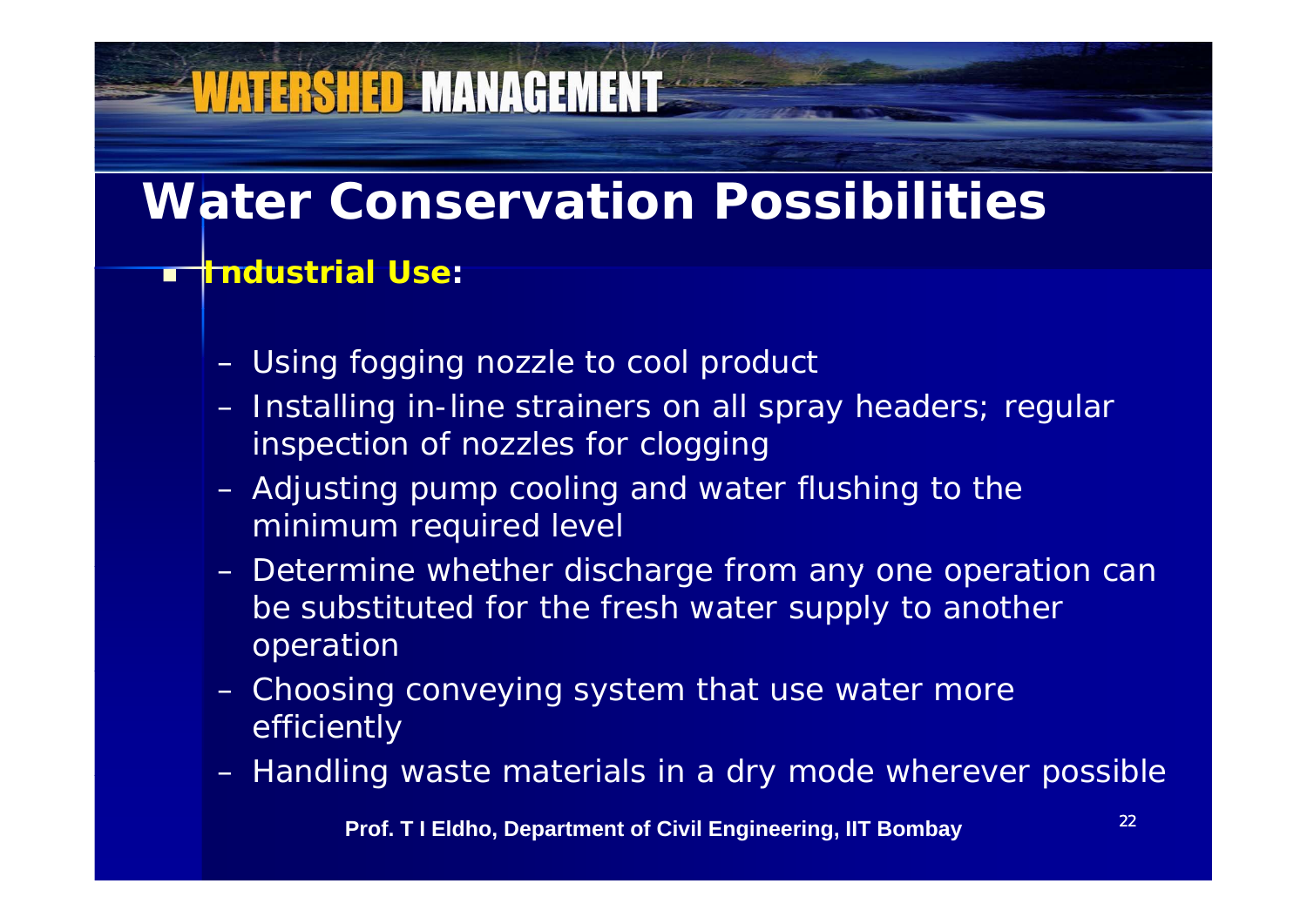## **WATERSHED MANAGEMENT**

#### Water Conservation Possibilities-Industrial

- Replacing high-volume hoses with high-pressure, low volume cleaning systems; equipping all hoses with spring loaded shutoff nozzles; instruct employees to use hoses only when necessary
- Replacing worn-out equipments with water-saving models
- Turning off all flows during shutdowns unless flows are essential for cleanup; adjusting flows in sprays and other lines to meet minimum requirements
- Sweeping and shovelling may be practiced instead of hosing down the floors, driveways, loading docks, parking areas etc; washing cars / trucks/ buses less often
- Avoiding runoff and making sure that sprinklers are used in gardens/ lawns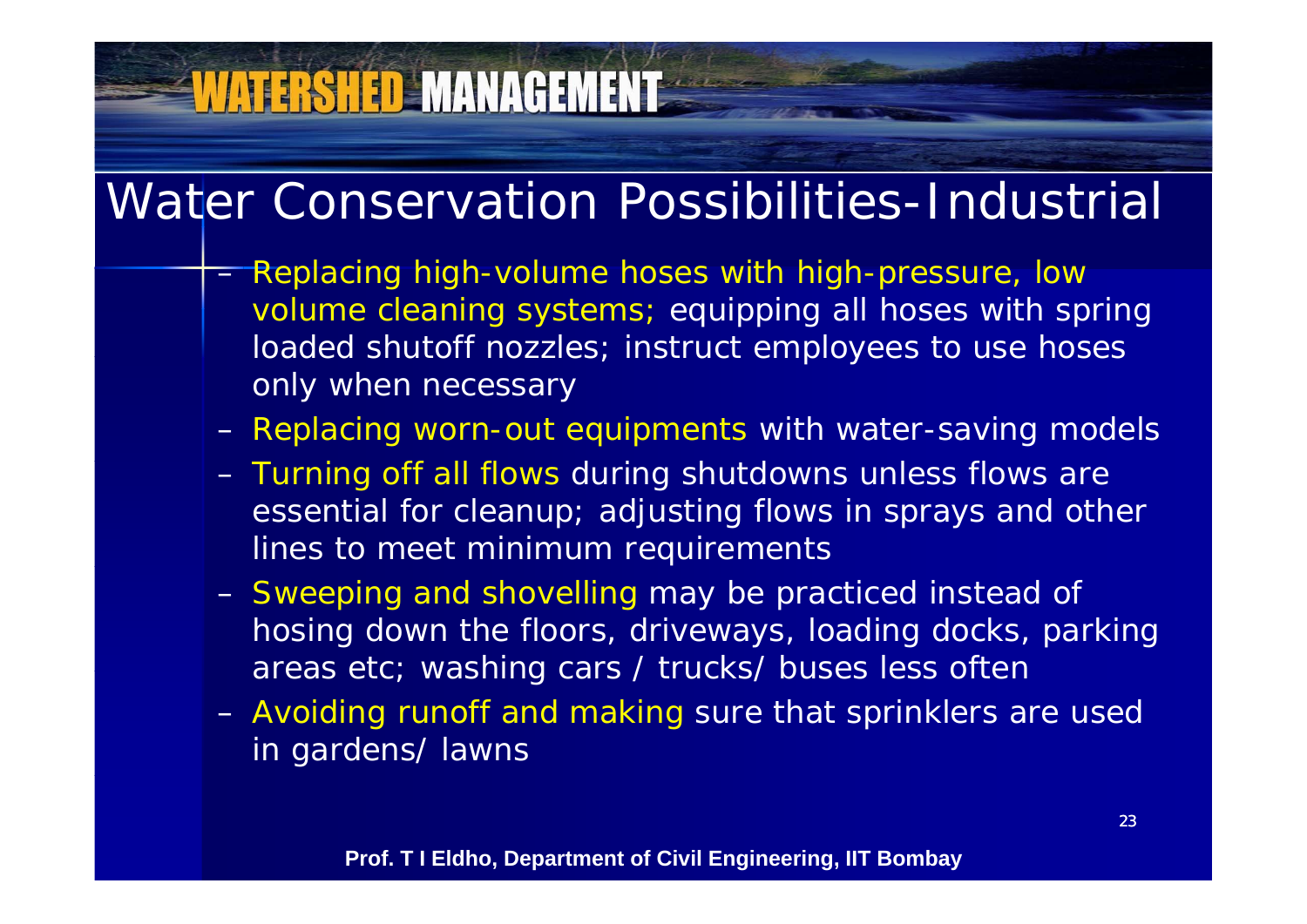## **VATERSHED MANAGEMENT**

#### Water Conservation Possibilities- Domestic

- Timely detection and repair of all leaks
- Minimize use of water for all domestic uses such as bathing, brushing, shaving, washing etc. by various means
- Avoid water wastage in cooking, drinking, washing floors etc.
- Minimum use of water for watering of lawns and gardens - Installation of high-pressure, low volume nozzles on spray washers
- Installation of float controlled valves on the make-up line;
- Washing vehicles less often
- Use of recycled water.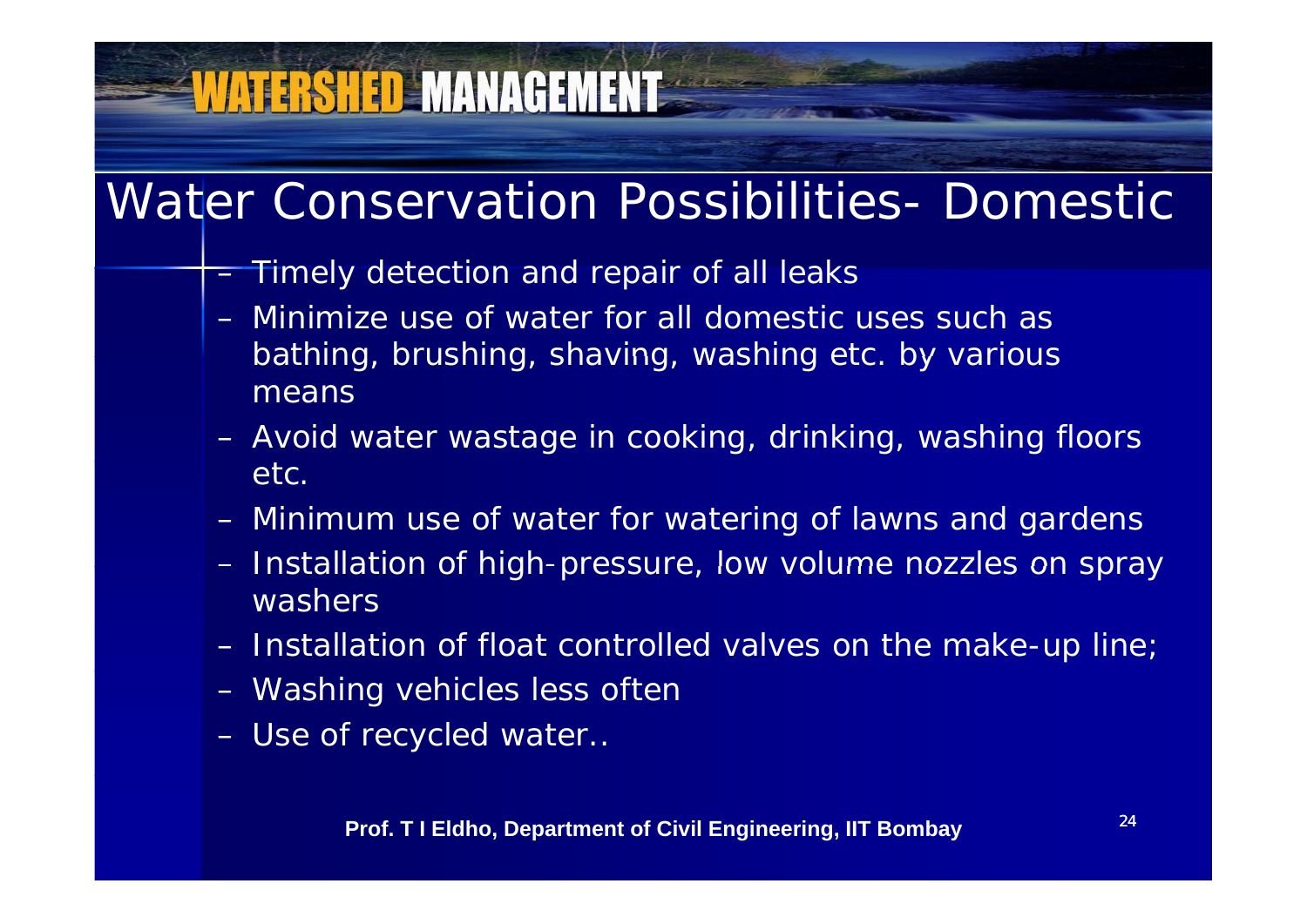## **VATERSHED MANAGEMENT**

#### Water Conservation Possibilities- Domestic

- $=$  In case of big establishments like hotels, large offices and industrial complexes, community centres etc. dual piped water supply may be insisted upon. Under such arrangement, one supply may carry fresh water for drinking, bathing and other human consumptions whereas recycled water from second line may be utilized for flushing of human solid wastes.
- Similarly, water harvesting through storing of water runoff including rainwater harvesting in all new buildings on plots of 100 sq.m and above may be made mandatory

**Prof. T I Eldho, Department of Civil Engineering, IIT Bombay**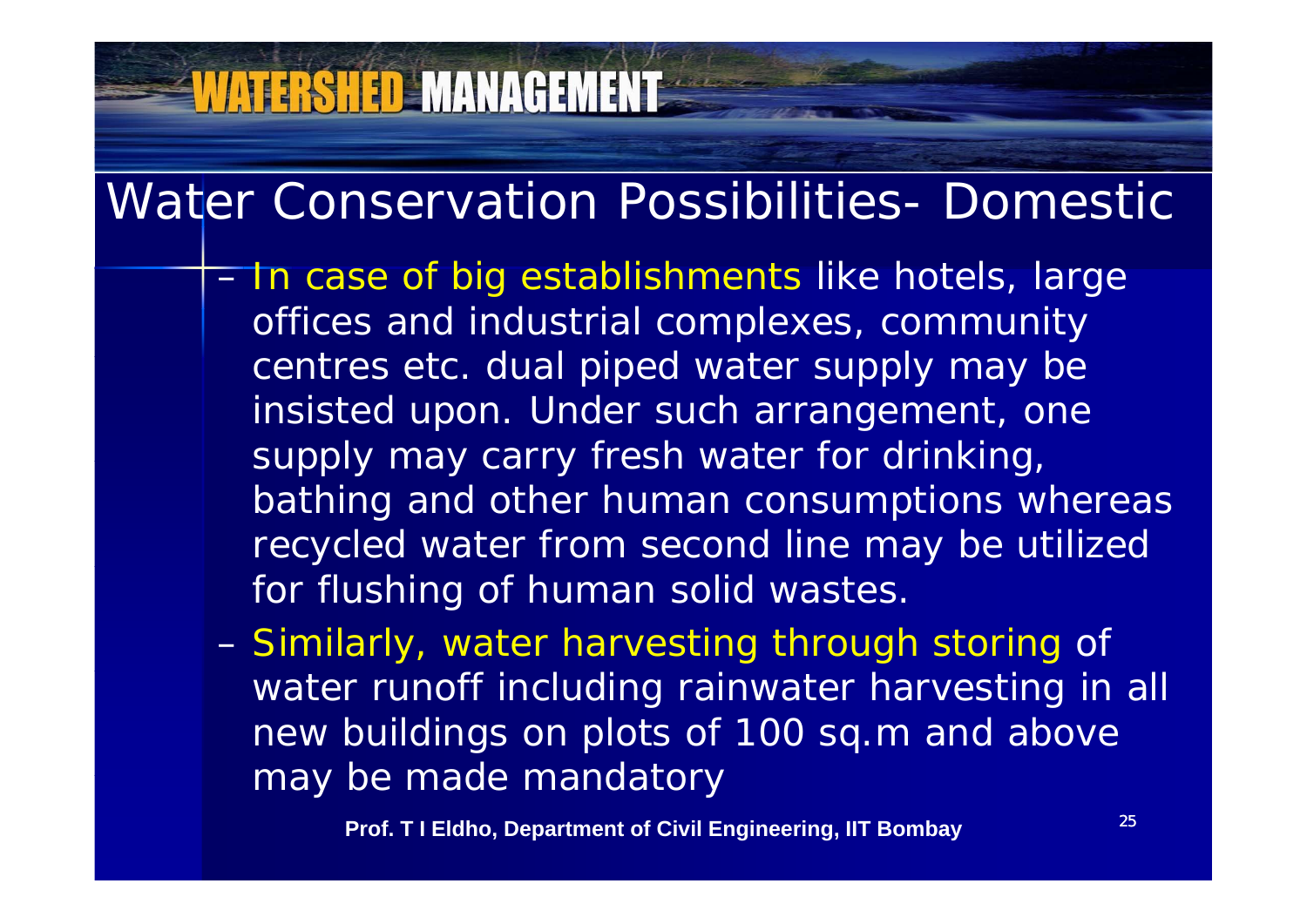#### Water User's Association

- Г Water User's Association is an association of water users, generally prevalent in irrigation sector.
- **Involvement of farmers in water management will** facilitate equitable and judicious allocation of irrigation waters among farmers of head, middle and tail reaches and improve collection of water charges from users.
- **Number 10 India** With improvement in collection of water charges, irrigation projects may not languish for maintenance for want of funds and in this way overall efficiency of irrigation systems will improve.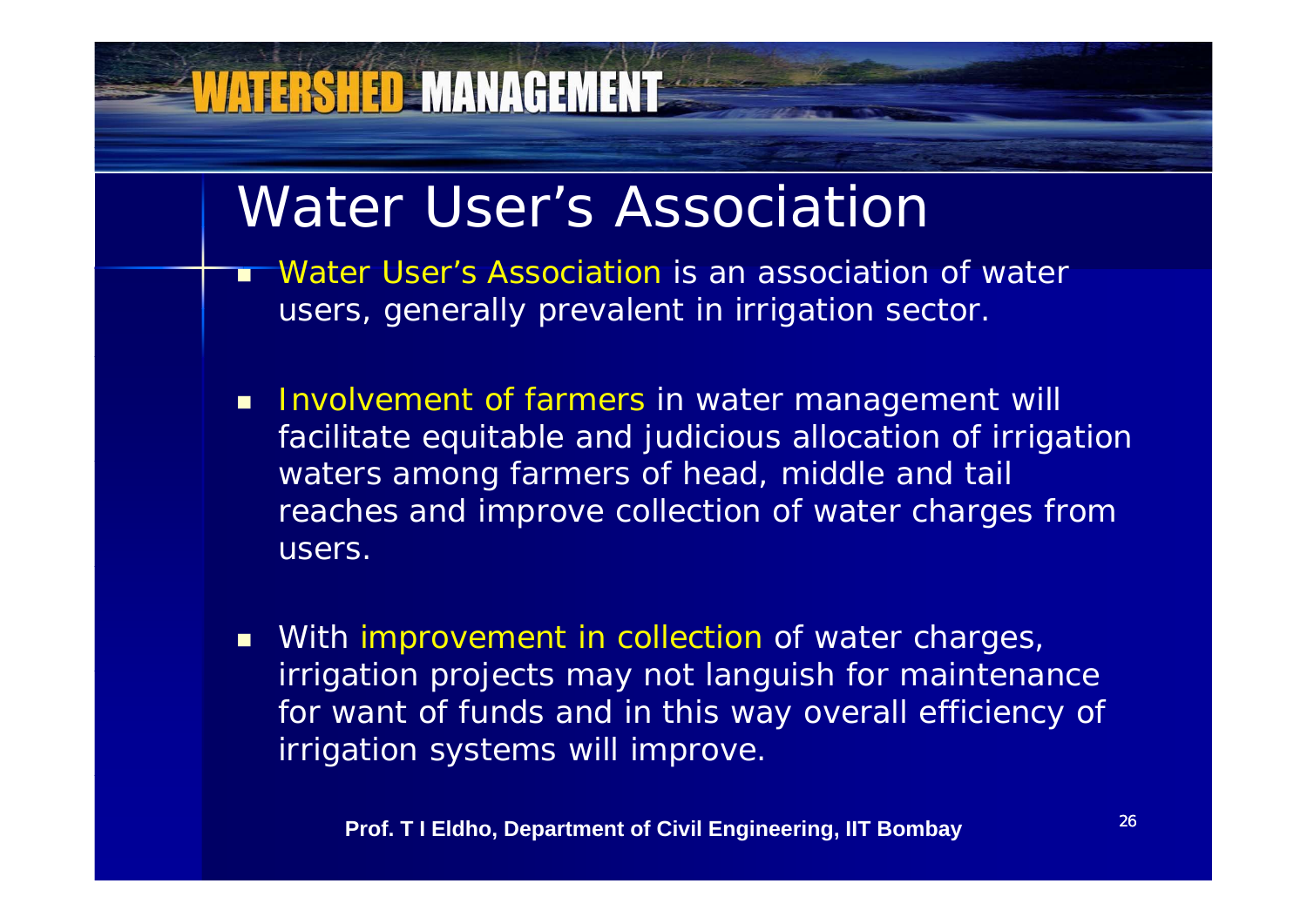#### Water User's Association

 $\blacksquare$  In domestic sector, WUA help

- In finding illegal tapping of water from supply lines,
- In identifying leakages and losses and other illegal activities.
- **In industrial sectors, WUA help** 
	- In identifying the cases of illegal discharge of industrial effluents to water bodies
	- In conservation of water.
- WUAs may be duly empowered through legalization to punish the errant water users.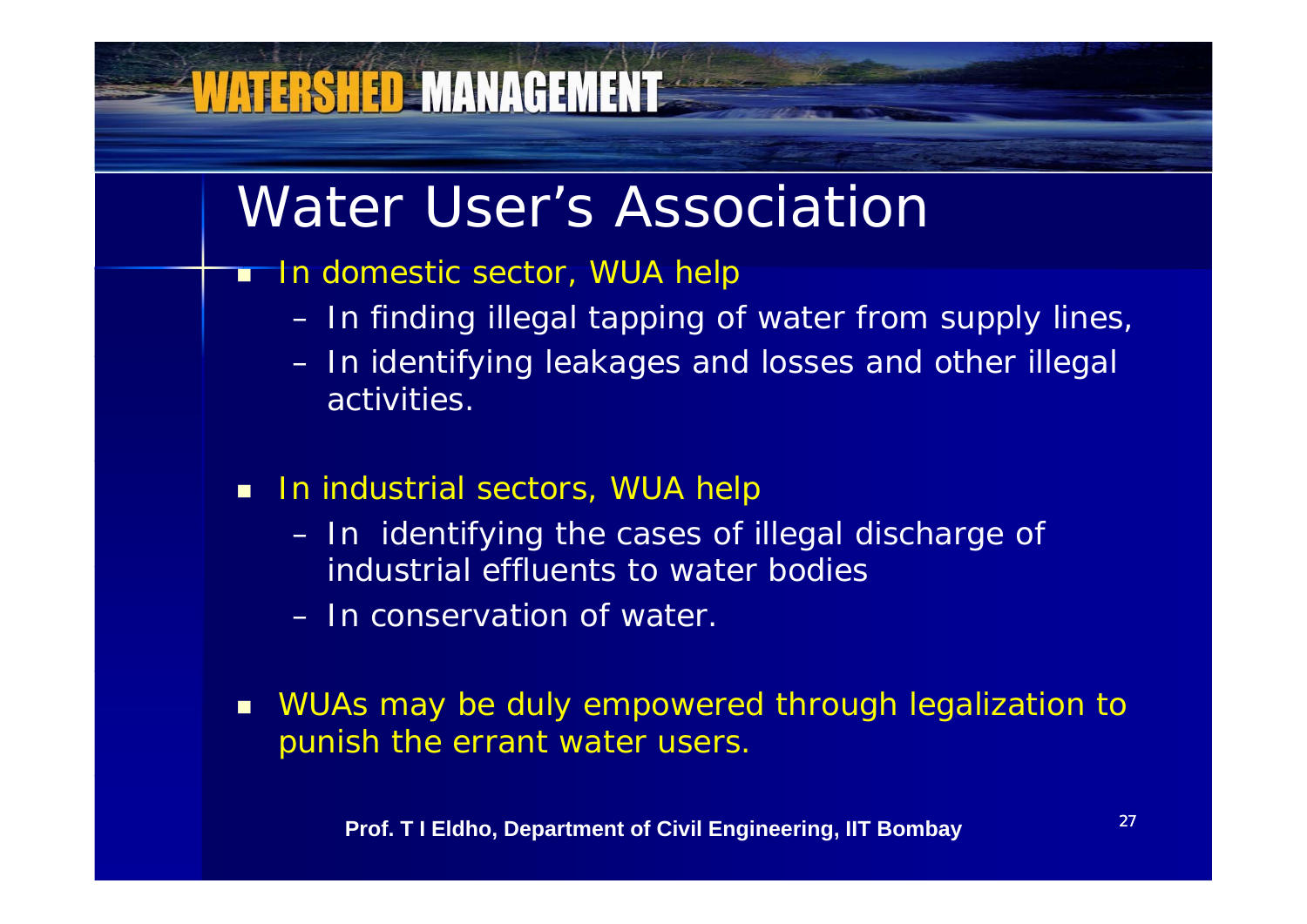#### Water Audit<sup>'</sup>

**VATERSHED MANAGEMENT** 

- Г Water audit determines the amount of water lost from a distribution system due to leakage and other reasons such as theft, unauthorized or illegal withdrawals from the system and the cost of such losses to the utility.
- Comprehensive water audit gives a detailed profile of distribution system & water users, facilitating effective management of resources with improved reliability.
- It helps in correct diagnosis of the problem faced in order to suggest optimum solutions.
- **It is also an effective tool for realistic understanding &** assessment of the present performance level & efficiency of services & adaptability of the system for future expansion & rectification .

**Prof. T I Eldho, Department of Civil Engineering, IIT Bombay**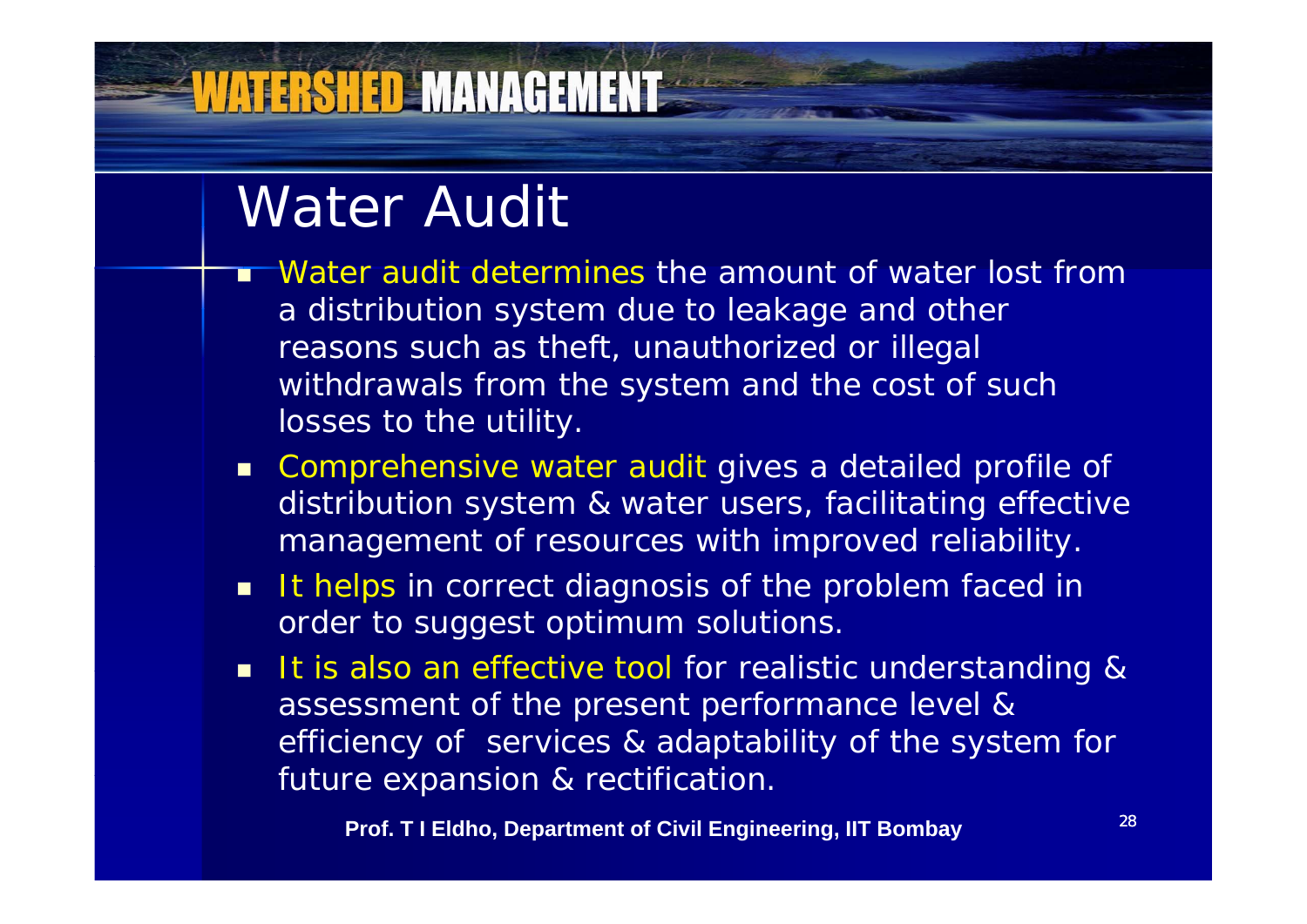#### Water Audit

- Г Elements of water audit include a record of
	- The amount of water produced (total water supply),
	- Water delivered to metered users,
	- Water delivered to un-metered users,
	- Water loss and suggested measures to address water loss.
	- Water audit improves
		- Knowledge & documentation of the distribution system,
		- **Problem & risk areas and a better** understanding of what is happening to the water after it leaves the source point .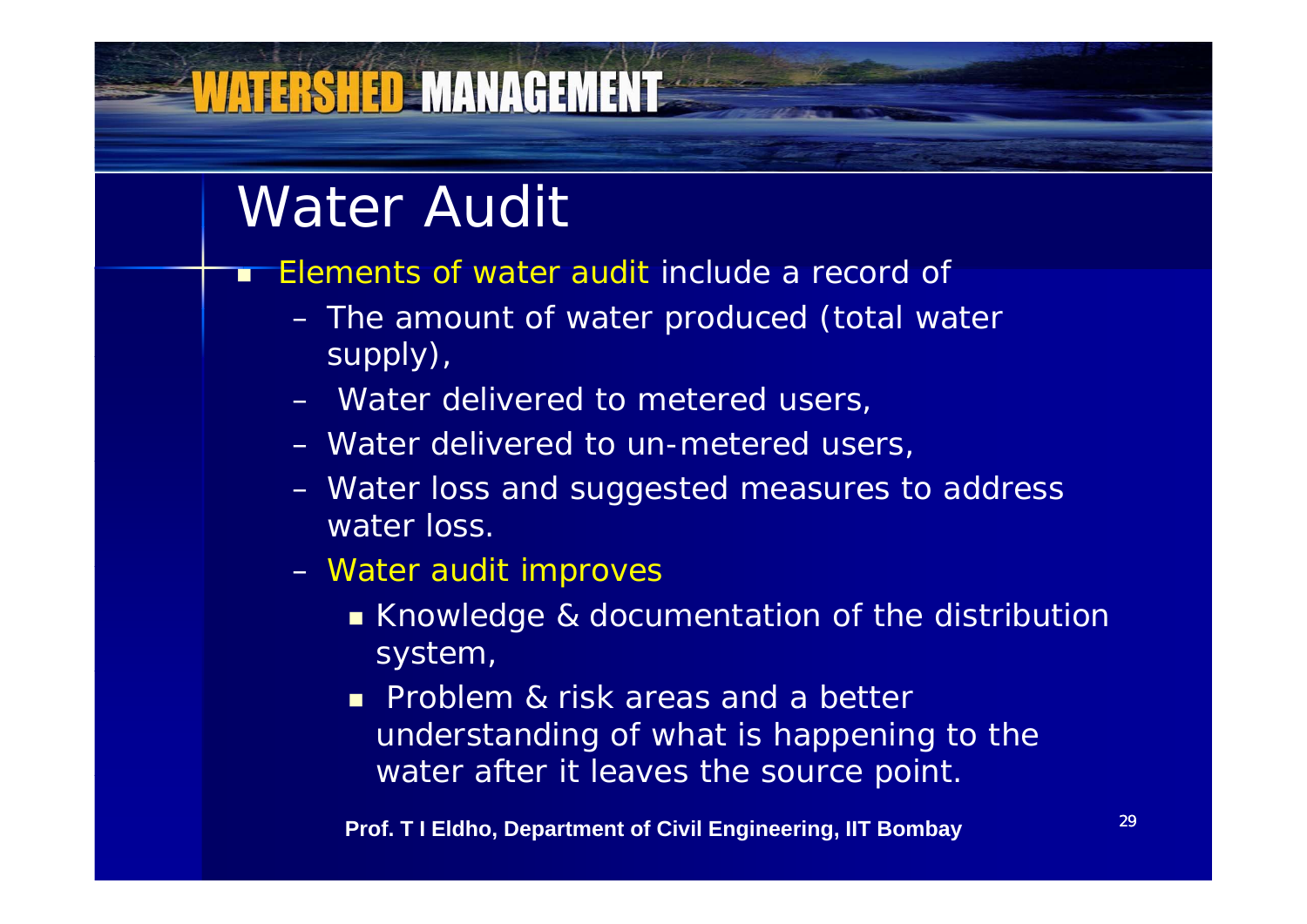#### Water Audit

**ATERSHED MANAGEMENT** 

- A water audit report contain:
- Amount of water earmarked/ available to the service;
- **Amount of water utilized, both through metered and Lines** un-metered supplies;
- **Netable 19 and Strutu and Strutu Exame System along with 19 and Strutu Example 20 and Strutu Example 20 and Stru** reasons for such water losses
- **Suggested measures to check water loss and** improve efficiency.

An effective water audit report purposeful in

- Detection of leak in distribution system,
- Taking timely action for plugging such leaks
- Reducing conveyance losses of water and improving efficiency of the system.

Water audit of the system - undertaken at regular interval of time, at least on an annual basis.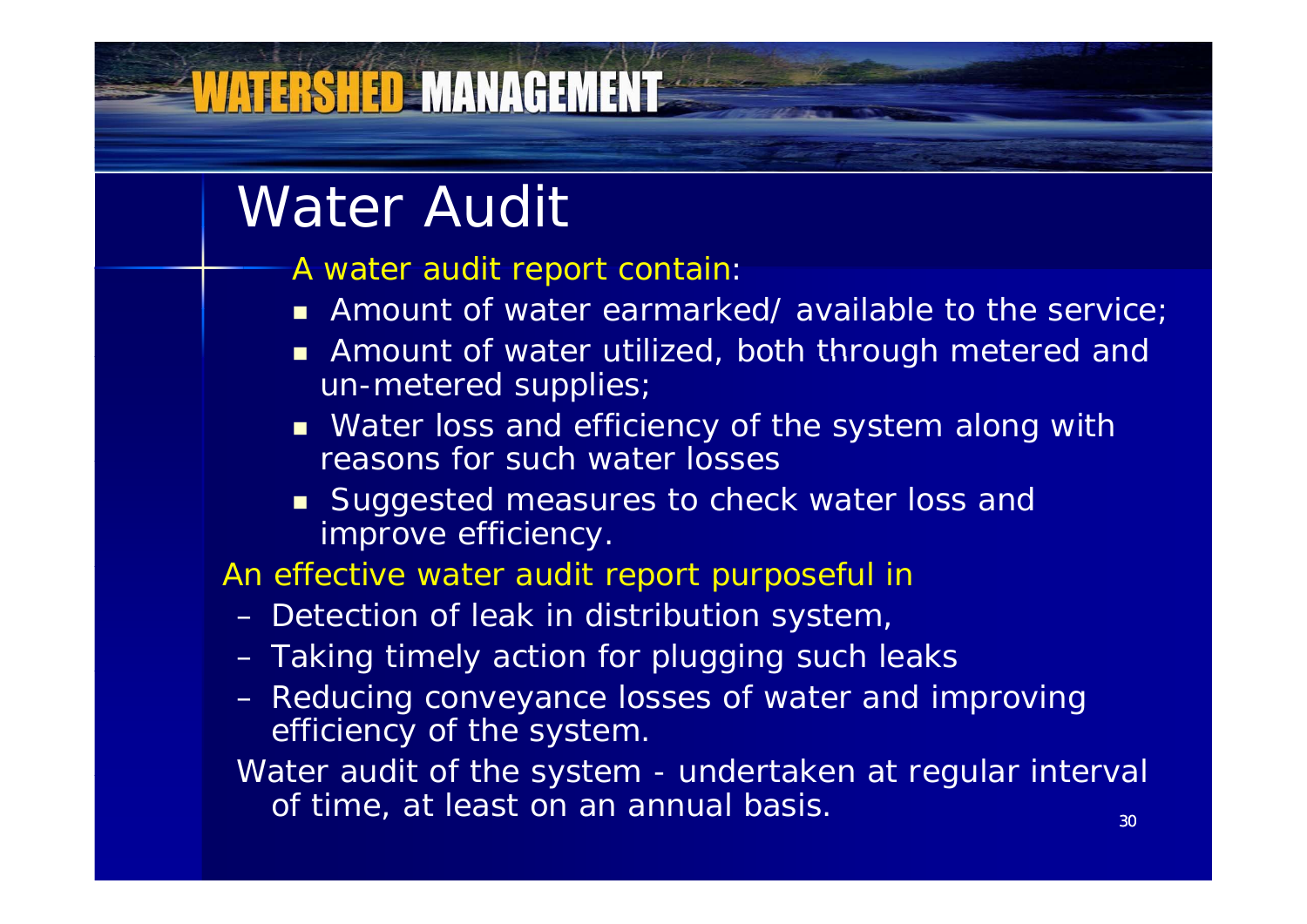# Water Audit

**IATERSHED MANAGEMENT** 

- Water audit should be conducted categorically in two systems,
	- Resource audit or supply side audit
	- **Consumption audit on demand side.**

 All efforts should be made for improvement of Water use efficiency and distribution system, **Efficient development and management of** the source of water.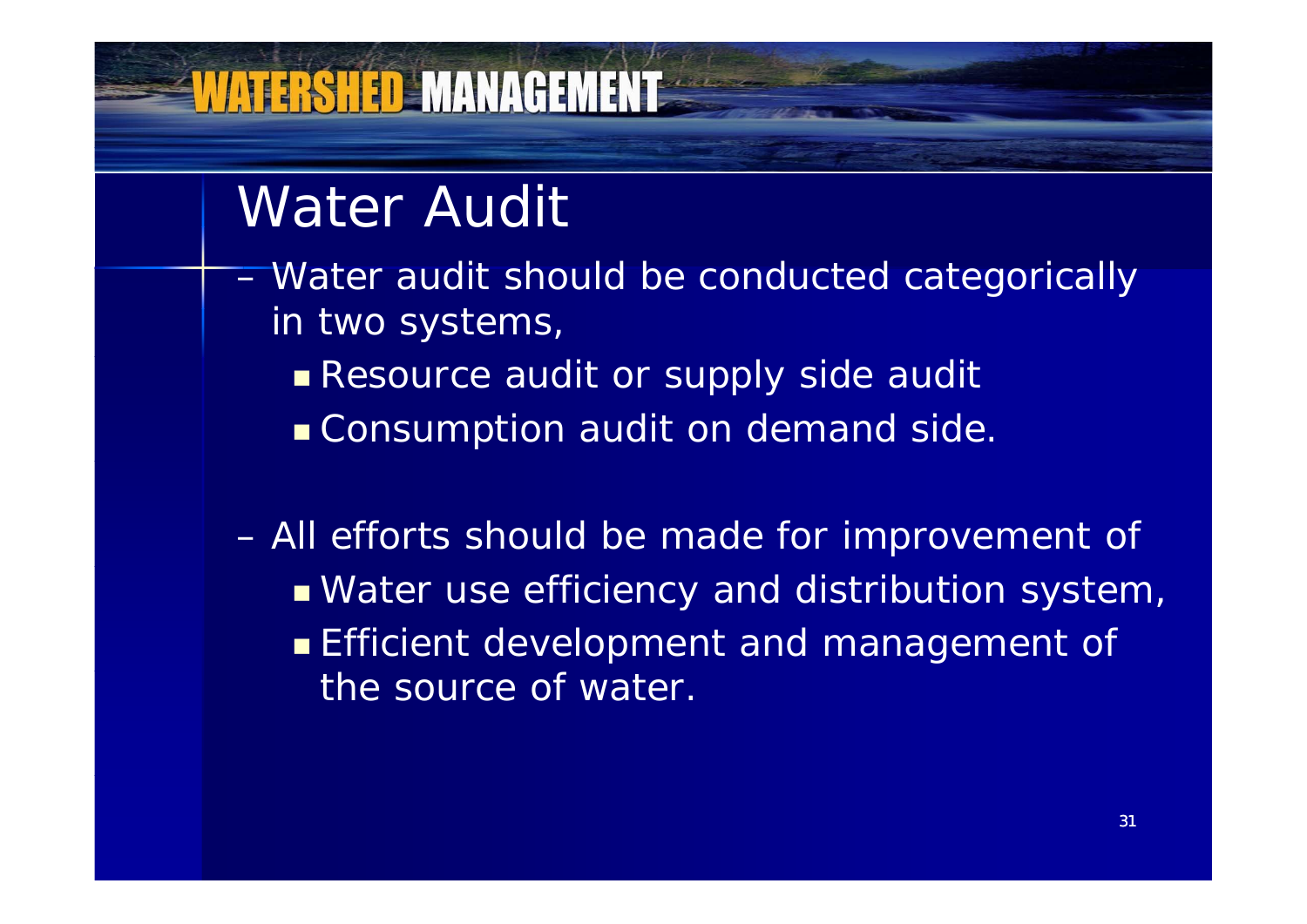#### **Concluding Remarks**

- Г Due to lack of proper operation & maintenance, there is huge loss of water -Improve operation & maintenance.
- **For developing water resources, traditional water** conservation methods to be adopted in conjunction with modern conservation technology.
- **Rain water harvesting, traditional water storages,** check dams & similar structures need to be adopted.
- **Building byelaws should be suitably modified to** introduce mandatory roof top rain water harvesting.
- $\blacksquare$ In order to conserve water, recycling of wastewater may be incorporated wherever feasible
- **Timely and need based irrigation**
- **Strategic mass awareness campaign Prof. T I Eldho, Department of Civil Engineering, IIT Bombay**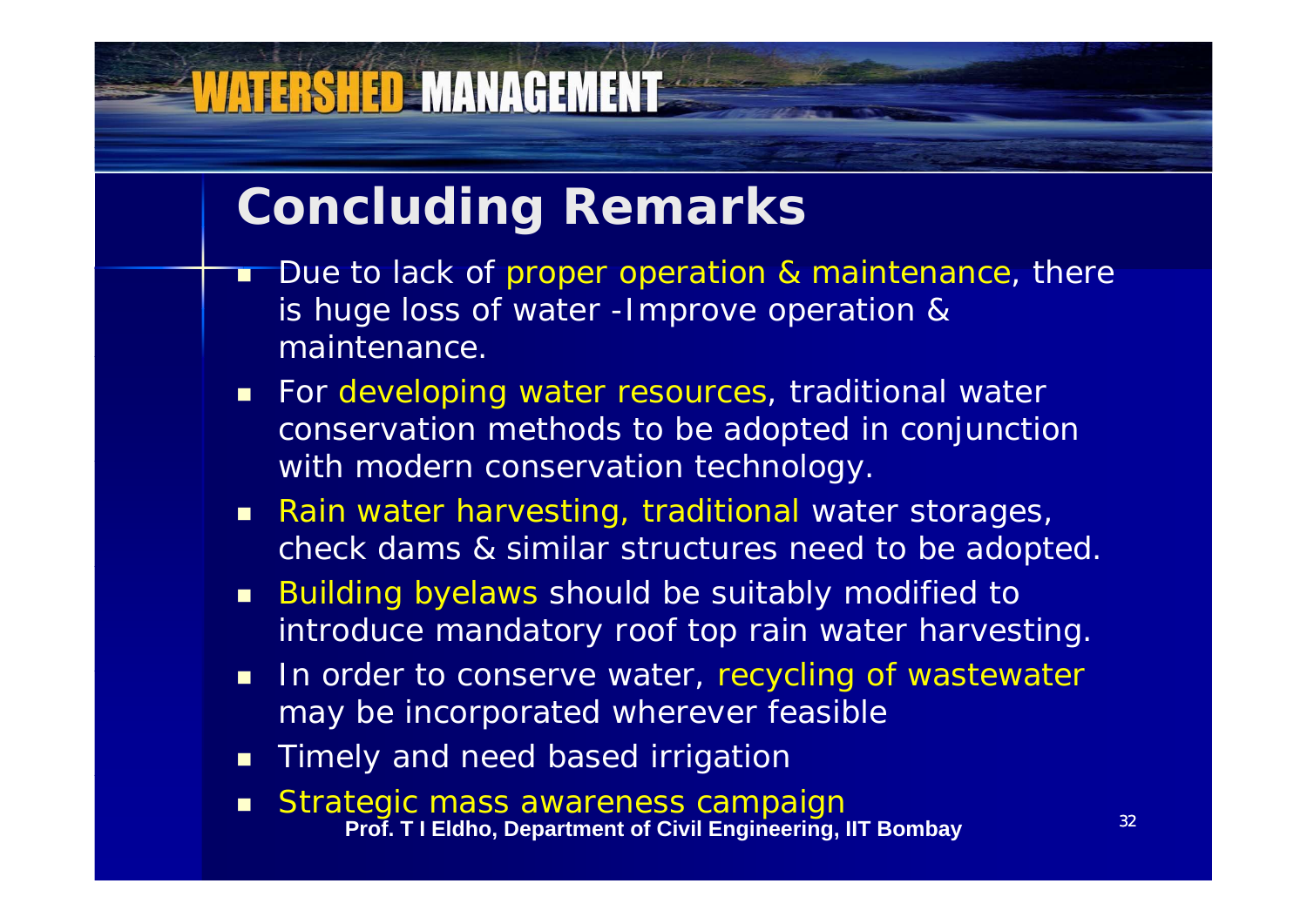#### ATERSHED MANAGEMENT

#### **References**

- Arceivala, S.J., and Asolekar, S.R., (2007), "Wastewater Treatment for Pollution Control and Reuse", Tata-McGraw-Hill, New Delhi.
- CWC, Report (2005), "General Guidelines for Water Audit and Water Conservation", Ministry of Water Resources, New Delhi.
- <u>http://wrmin.nic.in</u>
- www.epa.gov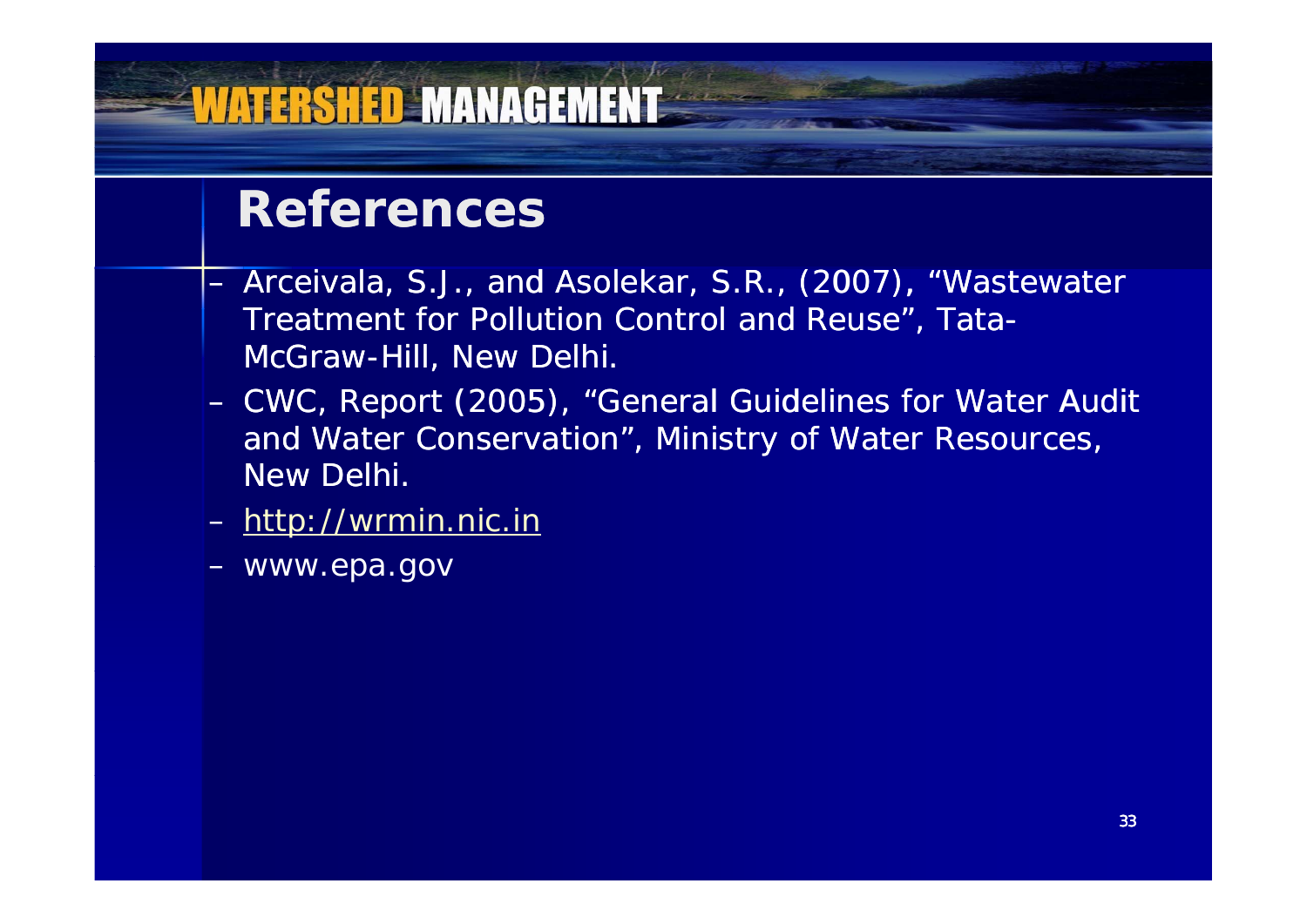### **VATERSHED MANAGEMENT**

#### **Tutorials - Question!.?.**

- F. Critically analyze and study various water conservation possibilities in India for various sectors such as: agriculture, domestic, industrial, commercial & ecology. (Ref: www.wrmin.nic.in )
- п Why water conservation is important in sustainable development?.

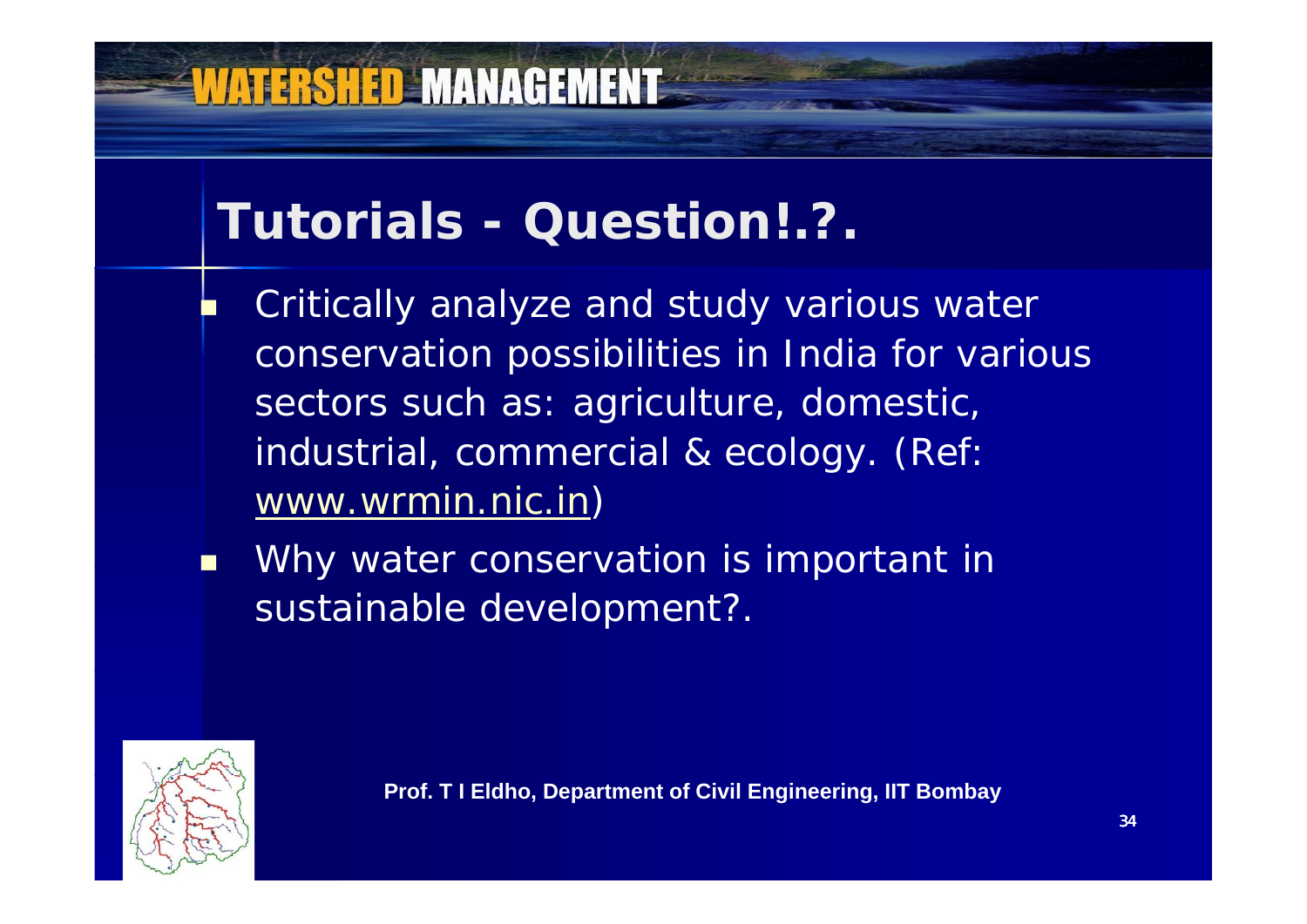#### **Self Evaluation - Questions!.**

**VATERSHED MANAGEMENT** 



- Discuss the importance of water conservation.
- T. • What are the important goals of water conservation?.

П

- O. What is efficient water use?. What are the different types of efficiencies?.
- П What are the important measures of water conservation in Industry?.
- m. **Discuss the water conservation possibilities for** – Industry, Agriculture & domestic sectors.
- T. Describe "Water Audit" & its various features.

**Prof. T I Eldho, Department of Civil Engineering, IIT Bombay**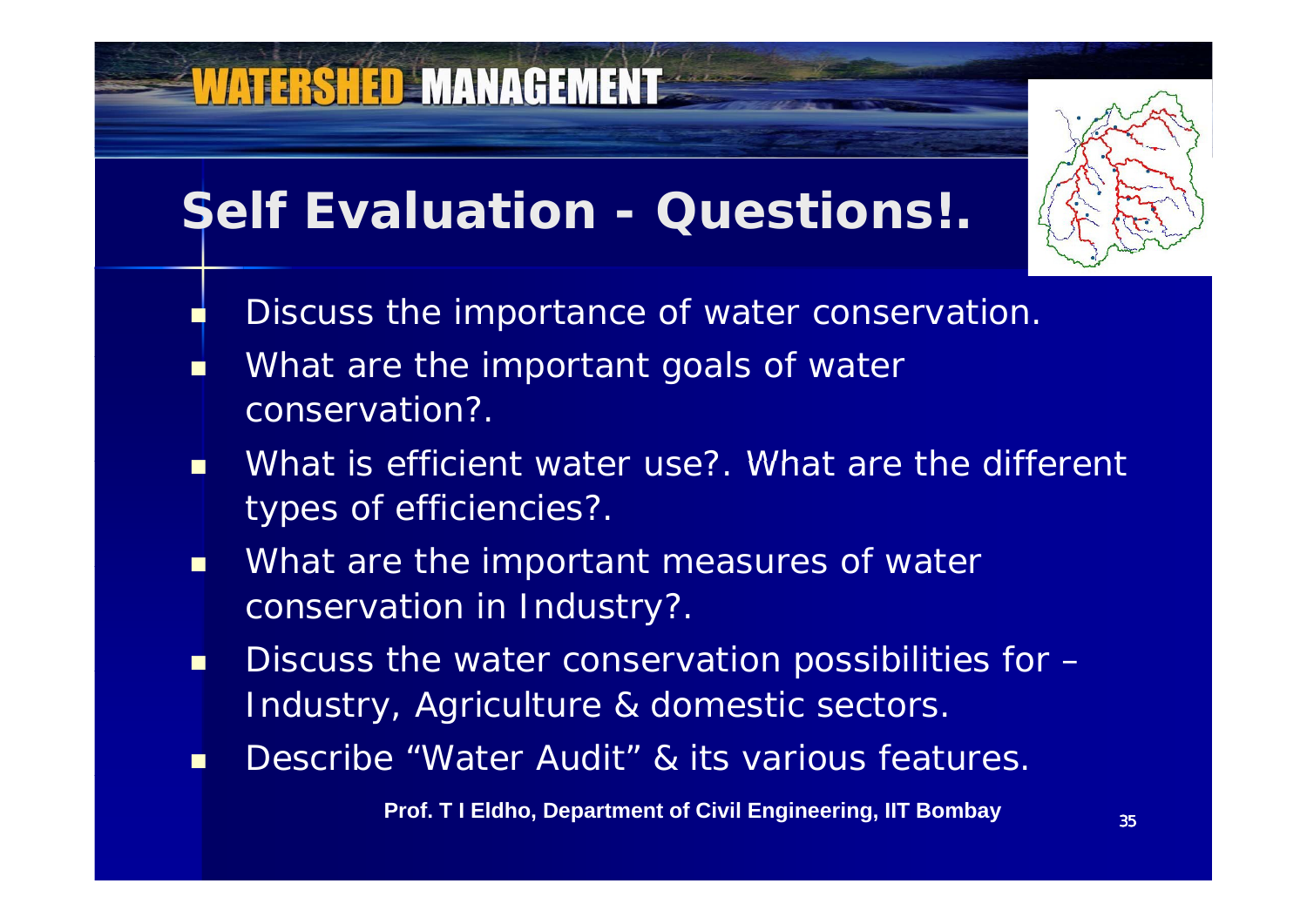## **Assignment- Questions?.**

- $\blacksquare$ Illustrate the necessity of water conservation.
- п Discuss importance of water conservation with reference to: social, domestic, commercial & agricultural aspects.
- $\blacksquare$ Discuss the efficient water use in Industry.
- $\blacksquare$  What are the possible action plans for water conservation: for irrigation, domestic & industrial uses.?.
- $\blacksquare$ What are the roles of "Water User's Association"?.